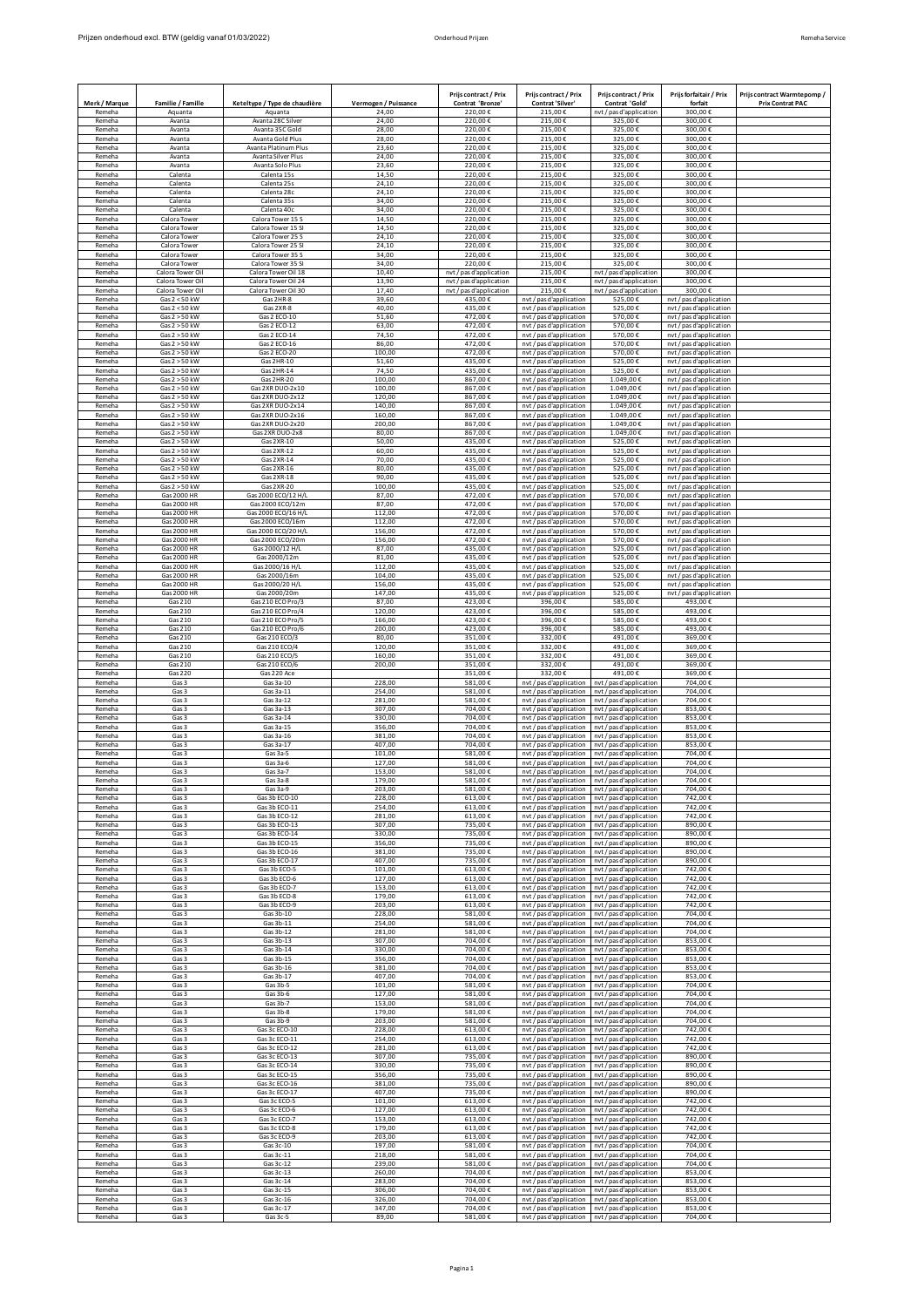| Prijzen onderhoud excl. BTW (geldig vanaf 01/03/2022) | Onderhoud Priizen | Remeha Service |
|-------------------------------------------------------|-------------------|----------------|

| Remeha           | Gas 3                                | Gas 3c-6                           | 110,00           | 581,00€            | nyt / pas d'application                            | nvt / pas d'application                            | 704,00€            |  |
|------------------|--------------------------------------|------------------------------------|------------------|--------------------|----------------------------------------------------|----------------------------------------------------|--------------------|--|
| Remeha           | Gas 3                                | Gas 3c-7                           | 131,00           | 581,00€            | nvt / pas d'application                            | nvt / pas d'application                            | 704,00€            |  |
| Remeha           | Gas 3                                | Gas 3c-8                           | 153,00           | 581,00€            | nvt / pas d'application                            | nvt / pas d'application                            | 704.00€            |  |
| Remeha           | Gas 3                                | Gas 3c-9                           | 177,00           | 581,00€            | nvt / pas d'application                            | nyt / pas d'application                            | 704,00€            |  |
| Remeha           | Gas 3                                | Gas 3-10                           | 126,00           | 581,00€            | nyt / pas d'application                            | nvt / pas d'applicatio                             | 704,00€            |  |
| Remeha<br>Remeha | Gas 3<br>Gas 3                       | Gas 3-11<br>Gas 3-12               | 140,00<br>153.00 | 581,00€<br>581.00€ | nvt / pas d'application                            | nvt / pas d'application<br>nyt / pas d'application | 704,00€<br>704.00€ |  |
| Remeha           | Gas 3                                | Gas 3-13                           | 167,00           | 704,00€            | nvt / pas d'application<br>nvt / pas d'application | nvt / pas d'application                            | 853,00€            |  |
| Remeha           | Gas 3                                | Gas 3-14                           | 181.00           | 704.00€            | nvt / pas d'application                            | nvt / pas d'application                            | 853,00€            |  |
| Remeha           | Gas 3                                | Gas 3-15                           | 195,00           | 704,00€            | nvt / pas d'application                            | nyt / pas d'application                            | 853,00€            |  |
| Remeha           | Gas 3                                | Gas 3-16                           | 209,00           | 704,00€            | nvt / pas d'application                            | nvt / pas d'application                            | 853,00€            |  |
| Remeha           | Gas 3                                | Gas 3-17                           | 223,00           | 704,00€            | nvt / pas d'application                            | nvt / pas d'application                            | 853,00€            |  |
| Remeha           | Gas 3                                | Gas 3-18                           | 237,00           | 704,00€            | nyt / pas d'application                            | nyt / pas d'application                            | 853.00€            |  |
| Remeha           | Gas 3                                | Gas 3-20                           | 265,00           | 704,00€            | nvt / pas d'application                            | nvt / pas d'application                            | 853,00€            |  |
| Remeha           | Gas 3                                | Gas 3-22                           | 293,00           | 704,00€            | nvt / pas d'application                            | nvt / pas d'application                            | 853,00€            |  |
| Remeha<br>Remeha | Gas 3<br>Gas 3                       | Gas 3-7<br>Gas $3-8$               | 84,00<br>98,00   | 581,00€<br>581,00€ | nvt / pas d'application                            | nyt / pas d'application<br>nvt / pas d'application | 704,00€<br>704,00€ |  |
| Remeha           | Gas 3                                | Gas 3-9                            | 112.00           | 581,00€            | nvt / pas d'application<br>nvt / pas d'application | nyt / pas d'application                            | 704,00€            |  |
| Remeha           | Gas 3                                | Gas 3a ECO-10                      | 228,00           | 613,00€            | nyt / pas d'application                            | nyt / pas d'application                            | 742,00€            |  |
| Remeha           | Gas 3                                | Gas 3a ECO-11                      | 254.00           | 613,00€            | nvt / pas d'application                            | nvt / pas d'application                            | 742,00€            |  |
| Remeha           | Gas 3                                | Gas 3a ECO-12                      | 281.00           | 613,00€            | nvt / pas d'application                            | nvt / pas d'application                            | 742,00€            |  |
| Remeha           | Gas 3                                | Gas 3a ECO-13                      | 307,00           | 735,00€            | nvt / pas d'application                            | nyt / pas d'application                            | 890,00€            |  |
| Remeha           | Gas 3                                | Gas 3a ECO-14                      | 330,00           | 735,00€            | nvt / pas d'application                            | nvt / pas d'application                            | 890,00€            |  |
| Remeha           | Gas 3                                | Gas 3a FCO-15                      | 356.00           | 735,00€            | nvt / pas d'application                            | nvt / pas d'application                            | 890.00€            |  |
| Remeha           | Gas 3                                | Gas 3a ECO-16                      | 381,00           | 735,00€            | nvt / pas d'application                            | nyt / pas d'application                            | 890,00€            |  |
| Remeha           | Gas 3                                | Gas 3a ECO-17                      | 407.00           | 735,00€            | nvt / pas d'application                            | nvt / pas d'application                            | 890,00€            |  |
| Remeha           | Gas 3                                | Gas 3a ECO-5                       | 101,00           | 613,00€            | nvt / pas d'application                            | nyt / pas d'application                            | 742,00€            |  |
| Remeha           | Gas 3                                | Gas 3a ECO-6                       | 127,00           | 613,00€            | nvt / pas d'application                            | nvt / pas d'application                            | 742,00€            |  |
| Remeha           | Gas 3                                | Gas 3a ECO-7                       | 153,00           | 613,00€            | nvt / pas d'application                            | nvt / pas d'application                            | 742,00€            |  |
| Remeha           | Gas 3                                | Gas 3a ECO-8                       | 179.00           | 613.00€            | nyt / pas d'application                            | nyt / pas d'application                            | 742.00€            |  |
| Remeha           | Gas 3                                | Gas 3a ECO-9                       | 203,00           | 613,00€            | nvt / pas d'application                            | nvt / pas d'application                            | 742,00€            |  |
| Remeha           | Gas 3000/6000 HR                     | Gas 3000 ECO/11m                   | 294.00           | 763,00€            | nvt / pas d'application                            | nvt / pas d'application                            | 923.00€            |  |
| Remeha           | Gas 3000/6000 HR                     | Gas 3000 ECO/13m                   | 352,00           | 763,00€            | nvt / pas d'application                            | nyt / pas d'application                            | 923,00€            |  |
| Remeha           | Gas 3000/6000 HR                     | Gas 3000 ECO/15m                   | 411,00           | 827,00€            | nvt / pas d'application                            | nvt / pas d'application                            | 998,00€            |  |
| Remeha           | Gas 3000/6000 HR                     | Gas 3000 ECO/17m                   | 470.00           | 827,00€            | nvt / pas d'application                            | nvt / pas d'application                            | 998,00€            |  |
| Remeha           | Gas 3000/6000 HR                     | Gas 3000 FCO/19m                   | 529,00           | 827.00€            | nyt / pas d'application                            | nyt / pas d'application                            | 998,00€            |  |
| Remeha           | Gas 3000/6000 HR                     | Gas 3000 ECO/7m                    | 176,00           | 733,00€            | nvt / pas d'application                            | nvt / pas d'application                            | 886,00€            |  |
| Remeha           | Gas 3000/6000 HR<br>Gas 3000/6000 HR | Gas 3000 ECO/8m<br>Gas 3000 ECO/9m | 235.00           | 733,00€            | nvt / pas d'application                            | nvt / pas d'application                            | 886,00€            |  |
| Remeha<br>Remeha | Gas 3000/6000 HR                     | Gas 3000/11m                       | 294,00<br>271,00 | 733,00€<br>677,00€ | nvt / pas d'application<br>nvt / pas d'application | nyt / pas d'application<br>nyt / pas d'application | 886,00€<br>819,00€ |  |
| Remeha           | Gas 3000/6000 HR                     | Gas 3000/13m                       | 324,00           | 677,00€            | nvt / pas d'application                            | nvt / pas d'application                            | 819,00€            |  |
| Remeha           | Gas 3000/6000 HF                     | Gas 3000/15m                       | 379.00           | 737,00€            | nyt / pas d'application                            | nyt / pas d'application                            | 893.00€            |  |
| Remeha           | Gas 3000/6000 HR                     | Gas 3000/17m                       | 432.00           | 737,00€            | nvt / pas d'application                            | nvt / pas d'application                            | 893.00€            |  |
| Remeha           | Gas 3000/6000 HR                     | Gas 3000/19m                       | 485.00           | 737,00€            | nvt / pas d'application                            | nvt / pas d'application                            | 893,00€            |  |
| Remeha           | Gas 3000/6000 HR                     | Gas 3000/7m                        | 163,00           | 615,00€            | nyt / pas d'application                            | nyt / pas d'application                            | 744,00€            |  |
| Remeha           | Gas 3000/6000 HR                     | Gas 3000/9m                        | 216,00           | 615,00€            | nvt / pas d'application                            | nvt / pas d'application                            | 744,00€            |  |
| Remeha           | Gas 3000/6000 HR                     | Gas 3002 Eco/13m                   | 354,00           | 763,00€            | nvt / pas d'application                            | nvt / pas d'application                            | 923,00€            |  |
| Remeha           | Gas 3000/6000 HR                     | Gas 3002 Eco/15m                   | 413,00           | 827.00€            | nyt / pas d'application                            | nyt / pas d'application                            | 998,00€            |  |
| Remeha           | Gas 3000/6000 HR                     | Gas 3002 Eco/17m                   | 471,00           | 827,00€            | nvt / pas d'application                            | nvt / pas d'application                            | 998.00€            |  |
| Remeha           | Gas 3000/6000 HR                     | Gas 3002 Eco/19m                   | 531.00           | 827,00€            | nvt / pas d'application                            | nvt / pas d'application                            | 998.00€            |  |
| Remeha           | Gas 3000/6000 HR                     | Gas 3002 Eco/7m                    | 177,00           | 733,00€            | nvt / pas d'application                            | nyt / pas d'application                            | 886,00€            |  |
| Remeha           | Gas 3000/6000 HR                     | Gas 3002 Eco/9m                    | 235,00           | 733,00€            | nvt / pas d'application                            | nvt / pas d'application                            | 886,00€            |  |
| Remeha           | Gas 3000/6000 HF                     | Gas 3002/11m                       | 273.00           | 677,00€            | nvt / pas d'application                            | nyt / pas d'application                            | 819.00€            |  |
| Remeha           | Gas 3000/6000 HR                     | Gas 3002/13m                       | 327,00           | 677,00€            | nyt / pas d'application                            | nyt / pas d'application                            | 819,00€            |  |
| Remeha           | Gas 3000/6000 HR                     | Gas 3002/15m                       | 381.00           | 737,00€            | nvt / pas d'application                            | nvt / pas d'application                            | 893,00€            |  |
| Remeha           | Gas 3000/6000 HR                     | Gas 3002/17m                       | 435,00           | 737,00€            | nvt / pas d'application                            | nvt / pas d'application                            | 893,00€            |  |
| Remeha           | Gas 3000/6000 HR                     | Gas 3002/19m                       | 489,00           | 737,00€            | nvt / pas d'application                            | nvt / pas d'application                            | 893,00€            |  |
| Remeha           | Gas 3000/6000 HR                     | Gas 3002/7m                        | 164,00           | 615,00€            | nvt / pas d'application                            | nvt / pas d'application                            | 744,00€            |  |
| Remeha           | Gas 3000/6000 HR                     | Gas 3002/9m                        | 218,00           | 615.00€            | nyt / pas d'application                            | nyt / pas d'application                            | 744,00€            |  |
| Remeha           | Gas 3000/6000 HR                     | Gas 6002 ECO/2x13                  | 708,00           | 1.525,00€          | nvt / pas d'application                            | nvt / pas d'application                            | 1.845,00€          |  |
| Remeha           | Gas 3000/6000 HR                     | Gas 6002 ECO/2x15                  | 826,00           | 1.649,00€          | nvt / pas d'application                            | nvt / pas d'application                            | 1.995,00 €         |  |
| Remeha           | Gas 3000/6000 HR                     | Gas 6002 ECO/2x17                  | 942,00           | 1.649,00€          | nvt / pas d'application                            | nyt / pas d'application                            | 1.995,00€          |  |
| Remeha           | Gas 3000/6000 HR                     | Gas 6002 ECO/2x19                  | 1062,00          | 1.649,00€          | nvt / pas d'application                            | nvt / pas d'application                            | 1.995,00 €         |  |
| Remeha           | Gas 3000/6000 HR                     | Gas 6002/2x13                      | 654,00           | 1.351,00€          | nvt / pas d'application                            | nvt / pas d'application                            | 1.636,00€          |  |
| Remeha           | Gas 3000/6000 HF                     | Gas 6002/2x15                      | 762.00           | 1.476,00€          |                                                    |                                                    | 1.785.00 €         |  |
|                  |                                      |                                    |                  |                    | nvt / pas d'application                            | nvt / pas d'application                            |                    |  |
| Remeha           | Gas 3000/6000 HR                     | Gas 6002/2x17                      | 870,00           | 1.476,00€          | nvt / pas d'application                            | nvt / pas d'application                            | 1.785,00 €         |  |
| Remeha           | Gas 3000/6000 HR                     | Gas 6002/2x19                      | 978.00           | 1.476,00€          | nvt / pas d'application                            | nvt / pas d'application                            | 1.785.004          |  |
| Remeha           | Gas 310                              | Gas 310 ECO Pro/10                 | 601,00           | 483,00€            | 456,00€                                            | 673,00€                                            | 554,00€            |  |
| Remeha           | Gas 310                              | Gas 310 ECO Pro/5                  | 261,00           | 483,00€            | 456,00€                                            | 673,00€                                            | 554,00€            |  |
| Remeha           | Gas 310                              | Gas 310 ECO Pro/6                  | 327,00           | 483,00€            | 456,00€                                            | 673,00€                                            | 554,00€            |  |
| Remeha           | Gas 310                              | Gas 310 ECO Pro/7                  | 395,00           | 483,00€            | 456,00€                                            | 673,00€                                            | 554,00€            |  |
| Remeha           | Gas 310                              | Gas 310 ECO Pro/8                  | 461,00           | 483,00€            | 456,00€                                            | 673,00€                                            | 554,00€            |  |
| Remeha           | Gas 310                              | Gas 310 ECO Pro/9                  | 530.00           | 483,00€            | 456,00€                                            | 673.00€                                            | 554,00€            |  |
| Remeha           | Gas 310                              | Gas 310 ECO/5                      | 261,00           | 475,00€            | 444,00€                                            | 654,00€                                            | 554,00€            |  |
| Remeha           | Gas 310                              | Gas 310 ECO/6                      | 327.00           | 475,00€            | 444,00€                                            | 654.00€                                            | 554,00€            |  |
| Remeha           | Gas 310                              | Gas 310 ECO/7                      | 395,00           | 475,00€            | 444,00€                                            | 654,00€                                            | 554,00€            |  |
| Remeh:           | Gas 31                               | Gas 310 FCO/8                      | 461.00           | 475.00             | 444.00                                             | 654.00+                                            | 554.004            |  |
| Remeha           | Gas 310                              | Gas 310 FCO/9                      | 530.00           | 475.00€            | 444.00€                                            | 654.00€                                            | 554.00€            |  |
| Remeha           | Gas 350/450                          | Gas 350-4                          | 50-78            | 733.00€            | nvt / pas d'application                            | nvt / pas d'application                            | 886.00€            |  |
| Remeha           | Gas 350/450                          | Gas 350-5                          | 50-78<br>84-132  | 733,00€            | nyt / pas d'application                            | nyt / pas d'application                            | 886,00€            |  |
| Remeha<br>Remeha | Gas 350/450<br>Gas 350/450           | Gas 350-6<br>Gas 350-7             | 101-158          | 733,00€<br>733,00€ | nvt / pas d'application<br>nvt / pas d'application | nvt / pas d'application<br>nvt / pas d'application | 886,00€<br>886,00€ |  |
| Remeha           | Gas 350/450                          | Gas 350-8                          | 118-184          | 733.00€            | nyt / pas d'application                            | nyt / pas d'application                            | 886.00€            |  |
| Remeha           | Gas 350/450                          | Gas 350-9                          | 134-210          | 733,00€            | nvt / pas d'application                            | nvt / pas d'application                            | 886,00€            |  |
| Remeha<br>Remeha | Gas 5<br>Gas 5                       | Gas 5-10<br>Gas 5-11               | 261,68<br>290,75 | 665,00€<br>665,00€ | nvt / pas d'application                            | nvt / pas d'application<br>nyt / pas d'application | 806,00€<br>806,00€ |  |
| Remeha           | Gas 5                                | Gas 5-12                           | 319.83           | 665,00€            | nvt / pas d'application<br>nvt / pas d'application | nvt / pas d'application                            | 806,00€            |  |
| Remeha           | Gas 5                                | Gas 5-13                           | 349,90           | 665,00€            | nvt / pas d'application                            | nyt / pas d'application                            | 806,00€            |  |
| Remeha           | Gas 5                                | Gas 5-14                           | 377,98           | 789,00€            | nyt / pas d'application                            | nyt / pas d'application                            | 955.00€            |  |
| Remeha           | Gas 5                                | Gas 5-15                           | 407.05           | 789,00€            | nvt / pas d'application                            | nvt / pas d'application                            | 955.00€            |  |
| Remeha           | Gas 5                                | Gas 5-16                           | 436,13           | 789,00€            | nvt / pas d'application                            | nvt / pas d'application                            | 955,00€            |  |
| Remeha<br>Remeha | Gas 5                                | Gas 5-17                           | 465,20           | 789,00€<br>789,00€ | nvt / pas d'application                            | nvt / pas d'application                            | 955,00€            |  |
| Remeha           | Gas 5<br>Gas 5                       | Gas 5-18<br>Gas 5-19               | 494,28<br>523.35 | 789,00€            | nvt / pas d'application<br>nyt / pas d'application | nvt / pas d'application<br>nyt / pas d'application | 955,00€<br>955.00€ |  |
| Remeha           | Gas 5                                | Gas 5-20                           | 552,43           | 789,00€            | nvt / pas d'application                            | nvt / pas d'application                            | 955,00€            |  |
| Remeha           | Gas 5                                | Gas 5a ECO-10                      | 332.00           | 697,00€            | nvt / pas d'application                            | nvt / pas d'application                            | 842,00€            |  |
| Remeha           | Gas 5                                | Gas 5a ECO-11                      | 370,00           | 697,00€            | nvt / pas d'application                            | nyt / pas d'application                            | 842,00€            |  |
| Remeha           | Gas 5                                | Gas 5a ECO-12                      | 408,00           | 697,00€            | nvt / pas d'application                            | nyt / pas d'application                            | 842,00€            |  |
| Remeha           | Gas 5                                | Gas 5a ECO-13                      | 447,00           | 697,00€            | nvt / pas d'application                            | nvt / pas d'application                            | 842,00€            |  |
| Remeha           | Gas 5                                | Gas 5a ECO-14                      | 483.00           | 818.00€            | nyt / pas d'application                            | nyt / pas d'application                            | 992.00€            |  |
| Remeha           | Gas 5                                | Gas 5a ECO-15                      | 516,00           | 818,00€            | nvt / pas d'application                            | nvt / pas d'application                            | 992,00€            |  |
| Remeha           | Gas 5                                | Gas 5a ECO-16                      | 558.00           | 818.00€            | nvt / pas d'application                            | nvt / pas d'application                            | 992.00€            |  |
| Remeha           | Gas 5                                | Gas 5a ECO-18                      | 619,00           | 818,00€            | nyt / pas d'application                            | nyt / pas d'application                            | 992,00€            |  |
| Remeha<br>Remeha | Gas 5                                | Gas 5a ECO-20                      | 693,00           | 818,00€            | nvt / pas d'application                            | nvt / pas d'application                            | 992,00€            |  |
| Remeha           | Gas 5<br>Gas 5                       | Gas 5a ECO-22<br>Gas 5a ECO-24     | 764,00<br>837,00 | 818,00€<br>818.00€ | nvt / pas d'application<br>nvt / pas d'application | nvt / pas d'application<br>nyt / pas d'application | 992,00€<br>992,00€ |  |
| Remeha           | Gas 5                                | Gas 5a ECO-9                       | 294,00           | 697,00€            | nvt / pas d'application                            | nvt / pas d'application                            | 842,00€            |  |
| Remeha           | Gas 5                                | Gas 5a-10                          | 276.00           | 665,00€            | nvt / pas d'application                            | nvt / pas d'application                            | 806.00€            |  |
| Remeha<br>Remeha | Gas 5<br>Gas 5                       | Gas 5a-11<br>Gas 5a-12             | 307,00<br>338,00 | 665,00€<br>665,00€ | nvt / pas d'application                            | nyt / pas d'application                            | 806,00€<br>806,00€ |  |
| Remeha           | Gas 5                                | Gas 5a-13                          | 369,00           | 665,00€            | nvt / pas d'application<br>nvt / pas d'application | nvt / pas d'application<br>nvt / pas d'application | 806,00€            |  |
| Remeha           | Gas 5                                | Gas 5a-14                          | 401.00           | 789.00€            | nyt / pas d'application                            | nyt / pas d'application                            | 955.00€            |  |
| Remeha           | Gas 5                                | Gas 5a-15                          | 432.00           | 789,00€            | nvt / pas d'application                            | nvt / pas d'application                            | 955.00€            |  |
| Remeha           | Gas 5                                | Gas 5a-16                          | 463.00           | 789,00€            | nvt / pas d'application                            | nvt / pas d'application                            | 955.00€            |  |
| Remeha           | Gas 5                                | Gas 5a-17                          | 494,00           | 789,00€            | nyt / pas d'application                            | nyt / pas d'application                            | 955,00€            |  |
| Remeha           | Gas 5                                | Gas 5a-18                          | 526,00           | 789,00€            | nvt / pas d'application                            | nvt / pas d'application                            | 955,00€            |  |
| Remeha           | Gas 5                                | Gas 5a-20                          | 589,00           | 789,00€            | nvt / pas d'application                            | nvt / pas d'application                            | 955,00€            |  |
| Remeha           | Gas 5                                | Gas 5a-22                          | 651,00           | 789,00€            | nvt / pas d'application                            | nvt / pas d'application                            | 955,00€            |  |
| Remeha<br>Remeha | Gas 5<br>Gas 5                       | Gas 5a-24<br>Gas 5a-9              | 713.00<br>244.00 | 789,00€<br>665,00€ | nvt / pas d'application                            | nvt / pas d'application<br>nvt / pas d'application | 955,00€<br>806.00€ |  |
| Remeha           | Gas 5                                | Gas 5c-10                          | 278,00           | 665,00€            | nvt / pas d'application<br>nvt / pas d'application | nyt / pas d'application                            | 806,00€            |  |
| Remeha           | Gas 5                                | Gas 5c-11                          | 310,00           | 665,00€            | nvt / pas d'application                            | nvt / pas d'application                            | 806.00€            |  |
| Remeha           | Gas 5                                | Gas 5c-12                          | 340.00           | 665.00€            | nvt / pas d'application                            | nyt / pas d'application                            | 806.00€            |  |
| Remeha           | Gas 5                                | Gas 5c-13                          | 372,00           | 665.00€            | nyt / pas d'application                            | nvt / pas d'application                            | 806.00€            |  |
| Remeha           | Gas 5                                | Gas 5c-14                          | 403.00           | 789.00€            | nvt / pas d'application                            | nvt / pas d'application                            | 955,00€            |  |
| Remeha           | Gas 5                                | Gas 5c-15                          | 434,00           | 789,00€            | nvt / pas d'application                            | nyt / pas d'application                            | 955,00€            |  |
| Remeha           | Gas 5                                | Gas 5c-16                          | 466,00           | 789,00€            | nvt / pas d'application                            | nvt / pas d'application                            | 955,00€            |  |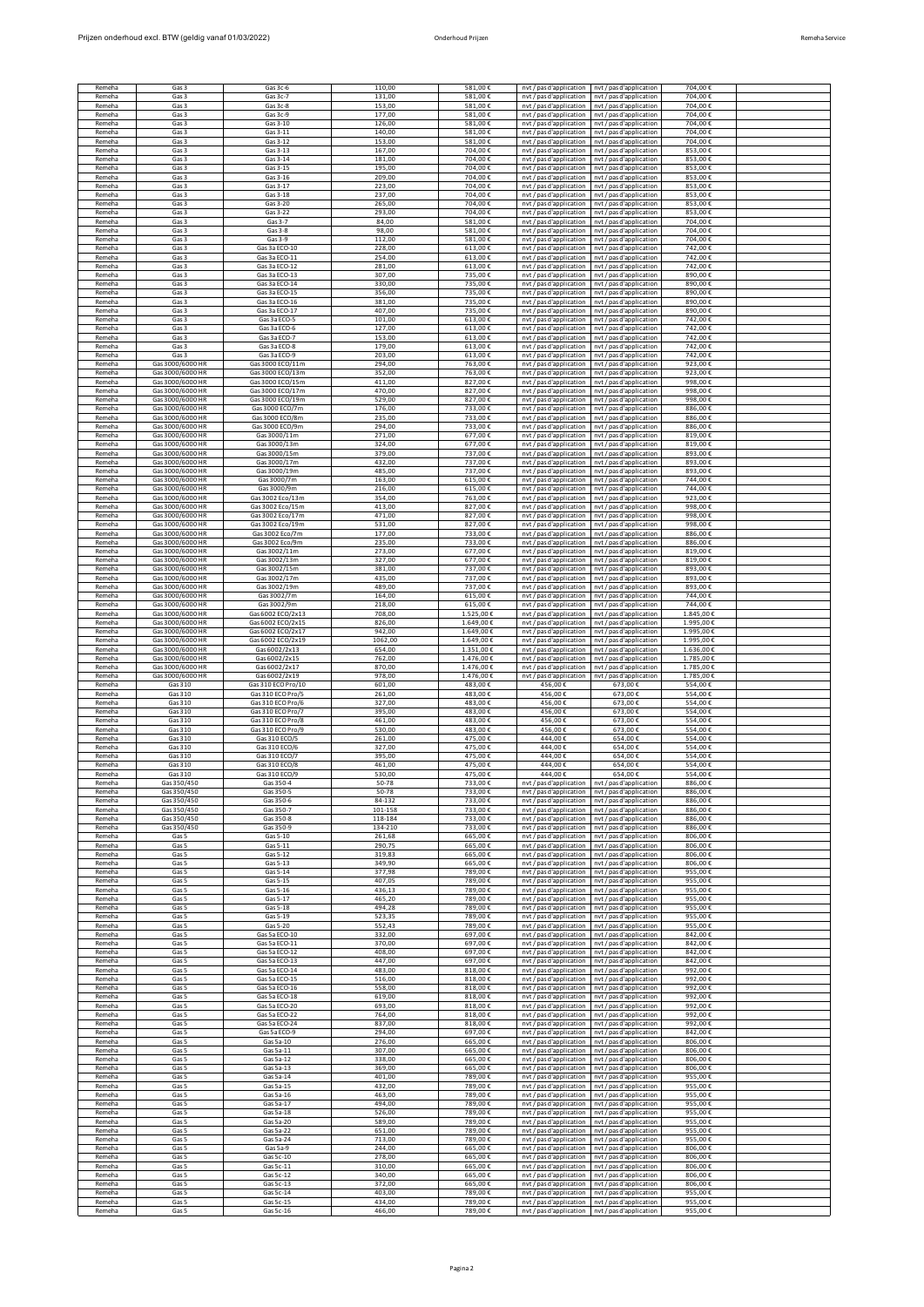| Remeha<br>Remeha |                                     |                                            |                    |                                    |                                                    |                                                    |                        |  |
|------------------|-------------------------------------|--------------------------------------------|--------------------|------------------------------------|----------------------------------------------------|----------------------------------------------------|------------------------|--|
|                  | Gas 5                               | Gas 5c-18                                  | 529,00             | 789,00€                            | nvt / pas d'application nvt / pas d'application    |                                                    | 955,00€                |  |
| Remeha           | Gas 5<br>Gas 5                      | Gas 5c-20<br>Gas 5c-22                     | 592,00<br>656,00   | 789,00€<br>789,00€                 | nvt / pas d'application                            | nvt / pas d'application<br>nvt / pas d'application | 955,00€<br>955,00€     |  |
| Remeha           | Gas 5                               | Gas 5c-24                                  | 720,00             | 789,00€                            | nvt / pas d'application<br>nyt / pas d'application | nvt / pas d'application                            | 955.00€                |  |
| Remeha           | Gas 6                               | Gas 6-10                                   | 552,42             | 818,00€                            | nvt / pas d'application                            | nvt / pas d'application                            | 992,00€                |  |
| Remeha           | Gas 6                               | Gas 6-11                                   | 610.58             | 818.00€                            | nvt / pas d'application                            | nvt / pas d'application                            | 992.00€                |  |
| Remeha           | Gas 6                               | Gas 6-12                                   | 674,54             | 818,00€                            | nvt / pas d'application                            | nyt / pas d'application                            | 992,00€                |  |
| Remeha           | Gas 6                               | Gas 6-13                                   | 732,69             | 818,00€                            | nvt / pas d'application                            | nyt / pas d'application                            | 992,00€                |  |
| Remeha<br>Remeha | Gas 6<br>Gas 6                      | Gas 6-14<br>Gas 6-15                       | 796,66<br>854.81   | 818,00€<br>818.00€                 | nvt / pas d'application<br>nvt / pas d'application | nvt / pas d'application<br>nyt / pas d'application | 992,00€<br>992.00€     |  |
| Remeha           | Gas 6                               | Gas 6-16                                   | 918,77             | 818.00€                            | nvt / pas d'application                            | nvt / pas d'application                            | 992.00€                |  |
| Remeha           | Gas 6                               | Gas 6-17                                   | 976.92             | 818.00€                            | nvt / pas d'application                            | nvt / pas d'application                            | 992.00€                |  |
| Remeha           | Gas 6                               | Gas 6-18                                   | 1040,89            | 818,00€                            | nyt / pas d'application                            | nvt / pas d'application                            | 992,00€                |  |
| Remeha           | Gas 6                               | Gas 6-19                                   | 1099,04            | 818,00€                            | nvt / pas d'application                            | nvt / pas d'application                            | 992,00€                |  |
| Remeha           | Gas 6                               | Gas 6-20                                   | 1163,00            | 818,00€                            | nvt / pas d'application                            | nvt / pas d'application                            | 992,00€                |  |
| Remeha           | Gas 610                             | Gas 610 ECO/2x6                            | 654.00             | 869.00€                            | 817.00€                                            | 1.205.00€                                          | 909.00€                |  |
| Remeha           | Gas 610                             | Gas 610 ECO/2x7                            | 790.00<br>924.00   | 869,00€                            | 817,00€                                            | 1.205,00€                                          | 909.00€<br>909.00 €    |  |
| Remeha<br>Remeha | Gas 610<br>Gas 610                  | Gas 610 ECO/2x8<br>Gas 610 ECO/2x9         | 1062,00            | 869,00€<br>869,00€                 | 817,00€<br>817,00€                                 | 1.205,00€<br>1.205,00€                             | 909,00€                |  |
| Remeha           | Gas 610 Pro                         | Gas 610 ECO Pro/2x10                       | 1300,00            | 869,00€                            | 817,00€                                            | 1.205,00€                                          | 909,00€                |  |
| Remeha           | Gas 610 Pro                         | Gas 610 ECO Pro/2x5                        | 570,00             | 869,00€                            | 817,00€                                            | 1.205,00€                                          | 909,00€                |  |
| Remeha           | Gas 610 Pro                         | Gas 610 ECO Pro/2x6                        | 710.00             | 869,00€                            | 817,00€                                            | 1.205,00€                                          | 909,00€                |  |
| Remeha           | Gas 610 Pro                         | Gas 610 ECO Pro/2x7                        | 860,00             | 869,00€                            | 817,00€                                            | 1.205,00€                                          | 909.00€                |  |
| Remeha           | Gas 610 Pro                         | Gas 610 ECO Pro/2x8                        | 1000,00            | 869.00€                            | 817,00€                                            | 1.205.00 $\in$                                     | 909.00€                |  |
| Remeha           | Gas 610 Pro<br>HR-e ketels          | Gas 610 ECO Pro/2x9                        | 1150,00            | 869,00€                            | 817,00€                                            | 1.205,00€                                          | 909,00€                |  |
| Remeha<br>Remeha | OD 15                               | Evita 25 Solo<br>P500-10                   | 25,00<br>750,00    | nvt / pas d'application<br>777.00€ | 417,00€<br>nyt / pas d'application                 | nvt / pas d'application<br>nvt / pas d'application | 734,00€<br>940.00€     |  |
| Remeha           | OD 15                               | P500-11                                    | 865,00             | 777,00€                            | nvt / pas d'application                            | nvt / pas d'application                            | 940,00€                |  |
| Remeha           | OD 15                               | P500-12                                    | 980.00             | 777.00€                            | nvt / pas d'application                            | nvt / pas d'application                            | 940.00€                |  |
| Remeha           | OD 15                               | P500-13                                    | 1095,00            | 838,00€                            | nyt / pas d'application                            | nyt / pas d'application                            | 1.015,00€              |  |
| Remeha           | OD 15                               | P500-14                                    | 1210,00            | 838,00€                            | nvt / pas d'application                            | nvt / pas d'application                            | 1.015,00€              |  |
| Remeha           | OD 15                               | P500-15                                    | 1325,00            | 838,00€                            | nvt / pas d'application                            | nvt / pas d'application                            | 1.015,00€              |  |
| Remeha<br>Remeha | OD 15<br>OD 15                      | P500-16<br>P500-17                         | 1440,00<br>1555,00 | 838.00€<br>902,00€                 | nyt / pas d'application<br>nvt / pas d'application | nyt / pas d'application<br>nyt / pas d'application | 1.015.00€<br>1.091,00€ |  |
| Remeha           | OD 15                               | P500-18                                    | 1670,00            | 902.00€                            | nvt / pas d'application                            | nvt / pas d'application                            | 1.091.00 f             |  |
| Remeha           | OD 15                               | P500-19                                    | 1785,00            | 902,00€                            | nyt / pas d'application                            | nyt / pas d'application                            | 1.091,00€              |  |
| Remeha           | OD 15                               | P500-20                                    | 1900,00            | 902,00€                            | nvt / pas d'application                            | nvt / pas d'application                            | 1.091,00€              |  |
| Remeha           | OD 15                               | P500-9                                     | 635,00             | 777,00€                            | nvt / pas d'application                            | nvt / pas d'application                            | 940.00€                |  |
| Remeha           | P 320 ketels                        | P 320-4                                    | 55-90              | 553.00€                            | nvt / pas d'application                            | nyt / pas d'application                            | 668.00€                |  |
| Remeha           | P 320 ketels                        | P 320-5                                    | 90-115             | 553,00€                            | nvt / pas d'application                            | nvt / pas d'application                            | 668,00€                |  |
| Remeha<br>Remeha | P 320 ketels<br>P 320 ketels        | P 320-6<br>P 320-7                         | 115-150<br>150-185 | 553,00€<br>553,00€                 | nvt / pas d'application<br>nvt / pas d'application | nvt / pas d'application                            | 668.00€<br>668,00€     |  |
| Remeha           | P 320 ketels                        | P 320-8                                    | 185-230            | 553,00€                            | nvt / pas d'application                            | nvt / pas d'application<br>nvt / pas d'application | 668,00€                |  |
| Remeha           | P 320 ketels                        | P 320-9                                    | 230-280            | 553,00€                            | nvt / pas d'application                            | nvt / pas d'application                            | 668,00€                |  |
| Remeha           | P 420 ketels                        | P420-10                                    | 370-430            | 715,00€                            | nvt / pas d'application                            | nyt / pas d'application                            | 865.00€                |  |
| Remeha           | P 420 ketels                        | P420-11                                    | 430-495            | 715,00€                            | nvt / pas d'application                            | nvt / pas d'application                            | 865,00€                |  |
| Remeha           | P 420 ketels                        | P420-12                                    | 495-570            | 715,00€                            | nvt / pas d'application                            | nvt / pas d'application                            | 865.00€                |  |
| Remeha           | P 420 ketels                        | P 420-13                                   | 570-645            | 777,00€                            | nvt / pas d'application                            | nyt / pas d'application                            | 940,00€                |  |
| Remeha           | P 420 ketels                        | P420-14                                    | 645-700            | 777,00€                            | nvt / pas d'application                            | nvt / pas d'application                            | 940,00€                |  |
| Remeha<br>Remeha | P 420 ketels<br>P 420 ketels        | P 420-8<br>P 420-9                         | 250-310<br>310-370 | 715,00€<br>715,00€                 | nvt / pas d'application<br>nvt / pas d'application | nvt / pas d'application<br>nvt / pas d'application | 865,00€<br>865.00€     |  |
| Remeha           | P 520 ketels                        | P520-13                                    | 696-754            | 838,00€                            | nvt / pas d'application                            | nvt / pas d'application                            | 1.015.00€              |  |
| Remeha           | P 520 ketels                        | P520-15                                    | 812-870            | 838,00€                            | nvt / pas d'application                            | nvt / pas d'application                            | 1.015,00€              |  |
| Remeha           |                                     | P520-17                                    | 928-986            | 838,00€                            | nvt / pas d'application                            | nvt / pas d'application                            | 1.015,00€              |  |
| Remeha           | P 520 ketels                        | P520-19                                    | 1044-1102          | 902,00€                            | nvt / pas d'application                            | nvt / pas d'application                            | 1.091,00€              |  |
| Remeha           | P 520 ketels                        | P520-21                                    | 1160-1218          | 902,00€                            | nvt / pas d'application                            | nvt / pas d'application                            | 1.091,00€              |  |
| Remeha           | P 520 ketels                        | P520-23                                    | 1276-1334          | 902,00€                            | nvt / pas d'application                            | nvt / pas d'application                            | 1.091,00€              |  |
| Remeha           | P 520 ketels                        | P520-25                                    | 1392-1450          | 902.00€                            | nvt / pas d'application                            | nvt / pas d'application                            | 1.091.00€              |  |
| Remeha           | Quinta<50 kW                        | Quinta 25s                                 | 21,20              | 220,00€                            | 215,00€                                            | 325,00€                                            | 300,00€                |  |
| Remeha<br>Remeha | Quinta<50 kW<br>Quinta<50 kW        | Quinta 28c<br>Quinta 30s                   | 22,50<br>28,00     | 220,00€<br>220,00€                 | 215,00€<br>215,00€                                 | 325,00€<br>325,00€                                 | 300,00€<br>300,00€     |  |
| Remeha           | Quinta<50 kW                        | Quinta 35c                                 | 28.50              | 220,00€                            | 215,00€                                            | 325,00€                                            | 300.00€                |  |
| Remeha           | Quinta<50 kW                        | Quinta 45                                  | 40,00              | 220,00€                            | 215,00€                                            | 325,00€                                            | 300,00€                |  |
| Remeha           | Quinta > 50 kW                      | Quinta 115                                 | 107.00             | 220,00€                            | 215,00€                                            | 325,00€                                            | 300.00€                |  |
| Remeha           | Quinta > 50 kW                      | Quinta 65                                  | 61,00              | 220,00€                            | 215,00€                                            | 325,00€                                            | 300,00€                |  |
| Remeha           | Quinta > 50 kW<br>Quinta Pro <50 kW | Quinta 85<br>Quinta Pro 45                 | 84,20              | 220,00€                            | 215,00€                                            | 325,00€                                            | 300,00€                |  |
| Remeha<br>Remeha | Quinta Pro > 50 kW                  | Quinta Pro 115                             | 40,00<br>107.00    | 220,00€<br>220,00€                 | 215,00€<br>215.00 €                                | 325,00€<br>325.00€                                 | 300,00€<br>300.00€     |  |
| Remeha           | Quinta Pro > 50 kW                  | Quinta Pro 65                              | 61,00              | 220,00€                            | 215,00€                                            | 325,00€                                            | 300,00€                |  |
| Remeha           | Quinta Pro > 50 kW                  | Quinta Pro 65                              | 61,00              | 220,00€                            | 215,00€                                            | 325,00€                                            | 300.00€                |  |
| Remeha           | Quinta Ace                          | Quinta Ace 160                             | 84,20              | 351,00€                            | 332,00€                                            | 491,00€                                            | 369,00€                |  |
| Remeha           |                                     |                                            | 38,70              | 220,00€                            | nvt / pas d'application                            | nvt / pas d'application                            | 300,00€                |  |
| Remeha           | Sentry                              | CSC <sub>39</sub>                          |                    |                                    |                                                    |                                                    |                        |  |
|                  | Sentry                              | <b>CSC 59</b>                              | 59,40              | 220,00€                            | nvt / pas d'application                            | nvt / pas d'application                            | 300,00€                |  |
| Remeha           | Sentry                              | CSC <sub>78</sub>                          | 78.30              | 220.00€                            | nvt / pas d'application                            | nvt / pas d'application                            | 300.00€                |  |
| Remeha           | Sentry                              | CSC <sub>93</sub>                          | 93.30              | 220.00€                            | nvt / pas d'application                            | nvt / pas d'application                            | 300.00€                |  |
| Remeha           | Sentry                              | CWH 30/200                                 | 30.50              | nvt / pas d'application            | 306.00€                                            | nvt / pas d'application                            | 429.00€                |  |
| Remeha           | Sentry                              | CWH 60/300                                 | 61,00              | nvt / pas d'application            | 368,00€                                            | nvt / pas d'application                            | 491,00€                |  |
| Remeha           | Sentry                              | CWH120/300                                 | 112,00             | nvt / pas d'application            | 491.00€                                            | nvt / pas d'application                            | 612,00€                |  |
| Remeha           | Sentry                              | <b>SEN 110</b>                             | 10.80              | 253.00€                            | nyt / pas d'application                            | nyt / pas d'application                            | 306.00€                |  |
| Remeha           | Sentry                              | <b>SEN 150</b>                             | 11.20              | 253.00€                            | nvt / pas d'application                            | nvt / pas d'application                            | 306.00€                |  |
| Remeha           | Sentry                              | <b>SEN 180</b>                             | 17,10              | 253.00€                            | nvt / pas d'application                            | nvt / pas d'application                            | 306.00€                |  |
| Remeha           | Tzerra                              | Tzerra M 24/28                             | 23.40              | 180,00€                            | 176,00€                                            | 263,00€                                            | 250,00€                |  |
| Remeha<br>Remeha | Tzerra<br>Tzerra                    | Tzerra M 24/28c Plus<br>Tzerra M 35/40     | 23,40<br>33,80     | 180,00€<br>180,00€                 | 176,00€<br>176,00€                                 | 263,00€<br>263,00€                                 | 250,00€<br>250,00€     |  |
| Remeha           | W21/27                              | W 28 eco                                   | 28.00              | 251,00€                            | nvt / pas d'application                            | nvt / pas d'application                            | 305.00€                |  |
| Remeha           | W40                                 | <b>W 40 ECO</b>                            | 40,00              | 251,00€                            | nvt / pas d'application                            | nvt / pas d'application                            | 305.00€                |  |
| Remeha           | W40                                 | W 40-m ECO                                 | 40,00              | 251,00€                            | nvt / pas d'application                            | nvt / pas d'application                            | 305.00€                |  |
| Remeha           | W60                                 | <b>W 60 ECO</b>                            | 60,00              | 251,00€                            | nvt / pas d'application                            | nvt / pas d'application                            | 305,00€                |  |
| Remeha<br>Remeha | W60                                 | W 60-m ECO                                 | 60,00<br>0.00      | 251,00€                            | nvt / pas d'application<br>459.00€                 | nvt / pas d'application                            | 305,00€<br>521,00€     |  |
| Remeha           | Warmtepompen<br>Warmtepompen        | HP35AHT<br>HP35ALT                         | 0.00               | 490,00€<br>490,00€                 | 459,00€                                            | nvt / pas d'application<br>nvt / pas d'application | 521,00€                |  |
| Oertli           | <b>DPSM</b>                         | <b>DPSM 220</b>                            | 20,00              | 220,00€                            | nvt / pas d'application                            | nvt / pas d'application                            | 300.00€                |  |
| Oertli           | <b>DPSM</b>                         | <b>DPSM 235</b>                            | 35,00              | 220,00€                            | nyt / pas d'application                            | nyt / pas d'application                            | 300,00€                |  |
| Oertli           | <b>DPSM</b>                         | <b>DPSM 250</b>                            |                    | 220,00€                            | nvt / pas d'application                            | nvt / pas d'application                            | 300,00€                |  |
| Oertli           | <b>DPSM</b>                         | DPSM 3025                                  | 25,00              | 220,00€                            | nvt / pas d'application                            | nvt / pas d'application                            | 300,00€                |  |
| Oertli<br>Oertli | <b>DPSM</b><br><b>DPSM</b>          | <b>DPSM 3025 CS</b><br><b>DPSM 3025 LP</b> | 25.00<br>25,00     | 220,00€<br>220,00€                 | nvt / pas d'application                            | nyt / pas d'application                            | 300.00€<br>300,00€     |  |
| Oertli           | Enerjet                             | <b>OEP 10</b>                              | $16 - 65$          | 220.00€                            | nvt / pas d'application<br>nvt / pas d'application | nvt / pas d'application<br>nvt / pas d'application | 300.00€                |  |
| Oertli           | Enerjet                             | OEP 10V                                    | 22-83              | 220,00€                            | nyt / pas d'application                            | nyt / pas d'application                            | 300,00€                |  |
| Oertli           | GBM                                 | GBM 140-5                                  | 29,00              | 220,00€                            | nvt / pas d'application                            | nyt / pas d'application                            | 300,00€                |  |
| Oertli           | GBM                                 | GBM 140-7                                  | 44,00              | 220,00€                            | nvt / pas d'application                            | nvt / pas d'application                            | 300,00€                |  |
| Oertli           | GBM > 50 kW (Gas)                   | GBM 140-14                                 | 89.00              | 338.00€                            | nvt / pas d'application                            | nvt / pas d'application                            | 406.00€                |  |
| Oertli<br>Oertli | GBM > 50 kW (Gas)                   | GBM 140-18<br>GBM 140-9                    | 119,00             | 338,00€<br>220.00€                 | nvt / pas d'application                            | nyt / pas d'application                            | 406,00€<br>300.00€     |  |
| Oertli           | GBM > 50 kW (Gas)<br>GMR 1000       | GMR 1024 C                                 | 59,00<br>24,00     | 220,00€                            | nvt / pas d'application<br>215,00€                 | nvt / pas d'application<br>325,00€                 | 300,00€                |  |
| Oertli           | GMR 1000                            | GMR 1024 CC                                | 24,00              | 220,00€                            | 215,00€                                            | 325,00€                                            | 300,00€                |  |
| Oertli           | GMR 1000                            | GMR 1024 CS                                | 24,00              | 220,00€                            | 215,00€                                            | 325,00€                                            | 300,00€                |  |
| Oertli           | GMR 1000                            | GMR 1030 CC                                | 30.00              | 220.00€                            | 215,00€                                            | 325.00€                                            | 300.00€                |  |
| Oertli           | GMR 1000                            | GMR 1034 CC                                | 34,00              | 220.00€                            | 215,00€                                            | 325,00€                                            | 300.00€                |  |
| Oertli           | GMR 3000                            | GMR 3005 C                                 | 15,00              | 220.00€                            | 215,00€                                            | 325,00€                                            | 300.00€                |  |
| Oertli           | GMR 3000                            | GMR 3025 C                                 | 25,00              | 220,00€                            | 215,00€                                            | 325,00€                                            | 300,00€                |  |
| Oertli<br>Oertli | GMR 3000<br>GMR 3000                | GMR 3025 CC<br>GMR 3035 C                  | 25,00<br>35,00     | 220,00€<br>220,00€                 | 215,00€<br>215,00€                                 | 325,00€<br>325,00€                                 | 300,00€<br>300,00€     |  |
| Oertli           | GMR 3000                            | GMR 3035 CC                                | 35.00              | 220.00€                            | 215.00€                                            | 325.00€                                            | 300.00€                |  |
| Oertli           | GMR 4000                            | <b>GMR 4035E C</b>                         | 35,00              | 220,00€                            | 215,00€                                            | 325,00€                                            | 300.00€                |  |
| Oertli           | GMR 4000                            | GMR 4045 C                                 | 45,00              | 220,00€                            | 215,00€                                            | 325,00€                                            | 300.00€                |  |
| Oertli           | GMR 4000 > 50 kW (Gas)              | GMR 4065 C                                 | 65,00              | 220,00€                            | 215,00€                                            | 325,00€                                            | 300,00€                |  |
| Oertli<br>Oertli | GMR 4000 > 50 kW (Gas)              | GMR 4090 C<br>GMR 4115 C                   | 90,00              | 220,00€<br>220.00€                 | 215,00€                                            | 325,00€                                            | 300,00€                |  |
| Oertli           | GMR 4000 > 50 kW (Gas)<br>GMR 5000  | GMR 5045                                   | 115,00<br>45.00    | 220,00€                            | 215,00€<br>215,00€                                 | 325,00€<br>325,00€                                 | 300,00€<br>300.00€     |  |
| Oertli           | GMR 5000 > 50 kW (Gas)              | <b>GMR 5065</b>                            | 65,00              | 220.00€                            | 215,00€                                            | 325,00€                                            | 300.00€                |  |
| Oertli           | GMR 5000 > 50 kW (Gas)              | GMR 5090                                   | 90,00              | 220.00€                            | 215,00€                                            | 325,00€                                            | 300.00€                |  |
| Oertli           | GMR 5000 > 50 kW (Gas)              | GMR 5115                                   | 115,00             | 220,00€                            | 215,00€                                            | 325,00€                                            | 300,00€                |  |
| Oertli<br>Oertli | GS<br>GS                            | GS 144 N<br>GS 145 F                       | 18,00<br>24.00     | 220,00€<br>220.00€                 | 215,00€<br>215.00€                                 | nvt / pas d'application<br>nyt / pas d'application | 300,00€<br>300.00€     |  |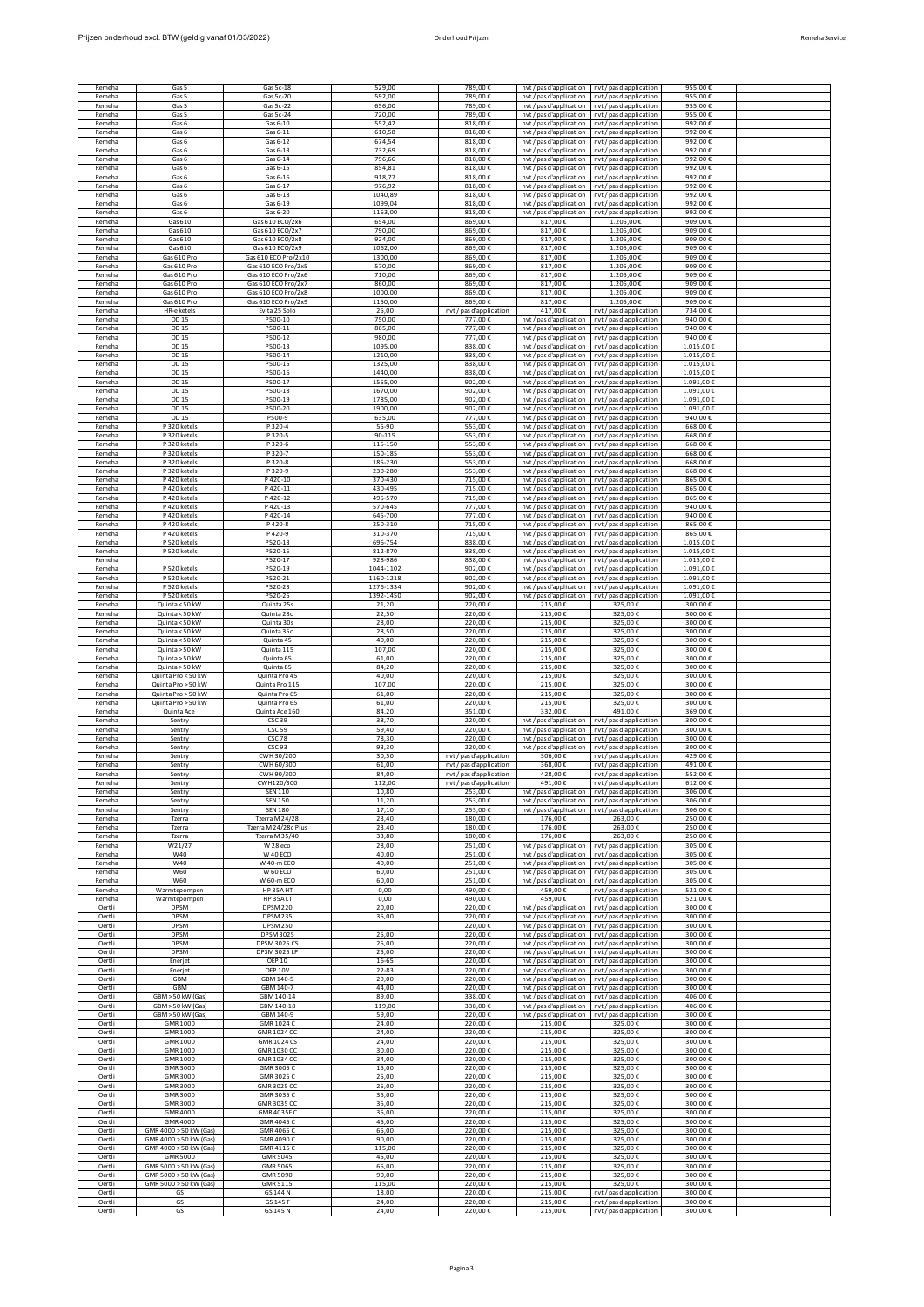| Prijzen onderhoud excl. BTW (geldig vanaf 01/03/2022) | Onderhoud Priizen | Remeha Service |
|-------------------------------------------------------|-------------------|----------------|

| <b>Remeba Service</b> |  |
|-----------------------|--|
|                       |  |

| Oertli                     | GS                                             | GS 146 F                                 | 30,00            | 220.00€                 | 215,00€                                            | nvt / pas d'application                            | 300,00€            |  |
|----------------------------|------------------------------------------------|------------------------------------------|------------------|-------------------------|----------------------------------------------------|----------------------------------------------------|--------------------|--|
| Oertli                     | GS                                             | GS 146 N                                 | 30,00            | 220.00 €                | 215.00€                                            | nvt / pas d'application                            | 300,00€            |  |
| Oertli                     | GS                                             | GS 147 N                                 | 36.00            | 220,00€                 | 215,00€                                            | nvt / pas d'application                            | 300,00€            |  |
| Oertli                     | GS                                             | GS 148 N                                 | 42,00            | 220.00€                 | 215,00€                                            | nvt / pas d'application                            | 300,00€            |  |
| Oertli                     | GS                                             | GS 149 N                                 | 48,00            | 220,00€                 | 215,00€                                            | nvt / pas d'application                            | 300,00€            |  |
| Oertli                     | GSR 130                                        | GSR 130-4 NA                             | 18,00            | 220,00€                 | 215,00€                                            | nvt / pas d'application                            | 300,00€            |  |
| Oertli<br>Oertli           | GSR 130<br>GSR 130                             | GSR 130-5 FA<br>GSR 130-5 NA             | 24,00<br>24,00   | 220,00€<br>220.00 €     | 215.00€<br>$215.00 \text{ } \in$                   | nvt / pas d'application                            | 300,00€<br>300.00  |  |
| Oertli                     | GSR 130                                        | GSR 130-6 FA                             | 30.00            | 220,00€                 | 215,00€                                            | nyt / pas d'application                            | 300.00€            |  |
| Oertli                     | GSR 130                                        | GSR 130-6 NA                             | 30.00            | 220.00 €                | 215.00€                                            | nvt / pas d'application                            | 300.00€            |  |
| Oertli                     | GSR 130                                        | GSR 130-7 NA                             | 36,00            | 220,00€                 | 215,00€                                            | nvt / pas d'application<br>nvt / pas d'application | 300,00€            |  |
| Oertli                     | GSR 130                                        | GSR 130-8 NA                             | 42,00            | 220,00€                 | 215,00€                                            | nvt / pas d'application                            | 300,00€            |  |
| Oertli                     | GSR 130                                        | GSR 130-9 NA                             | 48,00            | 220,00€                 | 215,00€                                            | nvt / pas d'application                            | 300,00€            |  |
| Oertli                     | GSR 130 > 50 kW (Gas)                          | GSR 230-10 N                             | 81.00            | 329.00€                 | 306,00€                                            | nyt / pas d'application                            | 406.00€            |  |
| Oertli                     | GSR 130 > 50 kW (Gas)                          | GSR 230-10 N II                          | 81,00            | 329,00€                 | 306,00€                                            | nvt / pas d'application                            | 406,00€            |  |
| Oertli                     | GSR 130 > 50 kW (Gas)                          | GSR 230-11 N                             | 90,00            | 329.00 €                | 306,00€                                            | nvt / pas d'application                            | 406,00€            |  |
| Oertli                     | GSR 130 > 50 kW (Gas)                          | GSR 230-11 N II                          | 90,00            | 329,00€                 | 306,00€                                            | nvt / pas d'application                            | 406,00€            |  |
| Oertli                     | GSR 130 > 50 kW (Gas)                          | GSR 230-12 N                             | 99,00            | 329,00€                 | 306,00€                                            | nvt / pas d'application                            | 406,00€            |  |
| Oertli                     | GSR 130 > 50 kW (Gas)                          | GSR 230-12 N II                          | 99,00            | 329,00€                 | 306,00€                                            | nvt / pas d'application                            | 406,00€            |  |
| Oertli                     | GSR 130 > 50 kW (Gas)                          | GSR 230-13 N                             | 108.00           | 329,00€                 | 306.00€                                            | nvt / pas d'application                            | 406.00€            |  |
| Oertli                     | GSR 130 > 50 kW (Gas)                          | GSR 230-13 N II                          | 108,00           | 329,00€                 | 306,00€                                            | nvt / pas d'application                            | 406,00€            |  |
| Oertli                     | GSR 130 > 50 kW (Gas)                          | GSR 230-14 N                             | 117.00           | 329.00€                 | 306,00€                                            | nvt / pas d'application                            | 406,00€            |  |
| Oertli                     | GSR 130 > 50 kW (Gas)                          | GSR 230-14 N II                          | 117,00           | 329,00€                 | 306,00€                                            | nyt / pas d'application                            | 406,00€            |  |
| Oertli                     | GSR 130 > 50 kW (Gas)                          | GSR 230-7 N II                           | 54,00            | 329,00€                 | 306,00€                                            | nvt / pas d'application                            | 406,00€            |  |
| Oertli                     | GSR 130 > 50 kW (Gas)                          | GSR 230-8 N                              | 63,00            | 329.00€                 | 306,00€                                            | nvt / pas d'application                            | 406,00€            |  |
| Oertli                     | GSR 130 > 50 kW (Gas)                          | GSR 230-8 N II                           | 63.00            | 329,00€                 | 306,00€                                            | nvt / pas d'application                            | 406,00€            |  |
| Oertli                     | GSR 130 > 50 kW (Gas)                          | GSR 230-9 N                              | 72,00            | 329.00€                 | 306,00€                                            | nvt / pas d'application                            | 406.00€            |  |
| Oertli                     | GSR 130 > 50 kW (Gas)                          | GSR 230-9 N II                           | 72,00            | 329.00€                 | 306.00€                                            | nvt / pas d'application                            | 406.00€            |  |
| Oertli                     | GSR 130 > 50 kW (Gas)                          | GSR 330-10 N                             | 162,00           | 338,00€                 | 306,00€                                            | nyt / pas d'application                            | 406,00€            |  |
| Oertli                     | GSR 130 > 50 kW (Gas)                          | GSR 330-11 N                             | 180,00           | 338,00€                 | 306,00€                                            | nvt / pas d'application                            | 406,00€            |  |
| Oertli                     | GSR 130 > 50 kW (Gas)                          | GSR 330-12 N                             | 198,00           | 338,00€                 | 306,00€                                            | nvt / pas d'application                            | 406,00€            |  |
| Oertli                     | GSR 130 > 50 kW (Gas)                          | GSR 330-14 N                             | 234.00           | 338.00€                 | 306.00€                                            | nyt / pas d'application                            | 406.00€            |  |
| Oertli                     | GSR 130 > 50 kW (Gas)                          | GSR 330-16 N                             | 270.00           | 338,00€                 | 306,00€                                            | nvt / pas d'application                            | 406,00€            |  |
| Oertli                     | GSR 130 > 50 kW (Gas)<br>GSR 130 > 50 kW (Gas) | GSR 330-18 N<br>GSR 330-20 N             | 306,00           | 338,00€                 | 306,00€                                            | nvt / pas d'application                            | 406,00€            |  |
| Oertli<br>Oertli           | GSR 130 > 50 kW (Gas)                          | GSR 330-8 N                              | 342,00<br>126,00 | 338,00€<br>338,00€      | 306,00€<br>306,00€                                 | nvt / pas d'application<br>nvt / pas d'application | 406,00€<br>406,00€ |  |
| Oertli                     | GSR 130 > 50 kW (Gas)                          | GSR 330-9 N                              | 144,00           | 338,00€                 | 306,00€                                            | nvt / pas d'application                            | 406,00€            |  |
| Oertli                     | GSR 130 > 50 kW (Gas)                          | <b>GSRS 221 EG</b>                       | 54.00            | 338,00€                 | nvt / pas d'application                            | nvt / pas d'application                            | 406,00€            |  |
| Oertli                     | GSR 130 > 50 kW (Gas)                          | <b>GSRS 222 EG</b>                       | 63,00            | 338,00€                 | nvt / pas d'application                            | nvt / pas d'application                            | 406,00€            |  |
| Oertli                     | GSR 130 > 50 kW (Gas)                          | GSRS 223 EG                              | 72,00            | 338,00€                 | nvt / pas d'application                            | nvt / pas d'application                            | 406,00€            |  |
| Oertli                     | GSR 130 > 50 kW (Gas)                          | GSRS 224 ZG                              | 81,00            | 338,00€                 | nvt / pas d'application                            | nyt / pas d'application                            | 406,00€            |  |
| Oertli                     | GSR 130 > 50 kW (Gas)                          | GSRS 225 ZG                              | 90,00            | 338,00€                 | nvt / pas d'application                            | nvt / pas d'application                            | 406,00€            |  |
| Oertli                     | GSR 130 > 50 kW (Gas)                          | <b>GSRS 226 ZG</b>                       | 99.00            | 338,00€                 | nvt / pas d'application                            | nvt / pas d'application                            | 406,00€            |  |
| Oertli                     | GSR 130 > 50 kW (Gas)                          | <b>GSRS 227 ZG</b>                       | 108,00           | 338,00€                 | nvt / pas d'application                            | nvt / pas d'application                            | 406,00€            |  |
| Oertli                     | GSR 130 > 50 kW (Gas)                          | <b>GSRS 228 ZG</b>                       | 117.00           | 338.00 €                | nvt / pas d'application                            | nvt / pas d'application                            | 406.00€            |  |
| Oertli                     | GSR 140                                        | GSR 140-25 P                             | 25,00            | 220,00€                 | 215,00€                                            | nyt / pas d'application                            | 300,00€            |  |
| Oertli                     | GSR 140                                        | GSR 140-45 C                             | 45,00            | 220,00€                 | 215,00€                                            | nvt / pas d'application                            | 300,00€            |  |
| Oertli                     | GSR 140 > 50 kW (Gas)                          | GSR 140-115 C                            | 115,00           | 220,00€                 | 215,00€                                            | nvt / pas d'application                            | 300,00€            |  |
| Oertli                     | GSR 140 > 50 kW (Gas)                          | GSR 140-65 C                             | 65.00            | 220,00€                 | 215,00€                                            | nyt / pas d'application                            | 300,00€            |  |
| Oertli                     | GSR 140 > 50 kW (Gas)                          | GSR 140-90 C                             | 90,00            | 220,00€                 | 215,00€                                            | nvt / pas d'application                            | 300,00€            |  |
| Oertli                     | GV                                             | <b>GV144N</b>                            | 18,00            | 220.00€                 | 215.00€                                            | nvt / pas d'application                            | 300,00€            |  |
| Oertli                     | GV                                             | GV 145 N                                 | 24,00            | 220,00€                 | 215,00€                                            | nyt / pas d'application                            | 300,00€            |  |
| Oertli                     | GV                                             | GV 146 N                                 | 30,00            | 220,00€                 | 215,00€                                            | nvt / pas d'application                            | 300,00€            |  |
| Oertli                     | GVR                                            | GVR 140-25                               | 25,00            | 220,00€                 | 215.00€                                            | nvt / pas d'application                            | 300,00€            |  |
| Oertli                     | GVR                                            | GVR 140-25 P                             | 25.00            | 220.00€                 | 215.00€                                            | nvt / pas d'application                            | 300.00€            |  |
| Oertli                     | OBG                                            | <b>OBG 11</b>                            | 11.00            | 220,00€                 | nvt / pas d'application                            | nvt / pas d'application                            | 300,00€            |  |
| Oertli                     | OBG                                            | <b>OBG 16</b>                            | 16,00            | 220.00€                 | nvt / pas d'application                            | nvt / pas d'application                            | 300,00€            |  |
| Oertli                     | OBG                                            | OBG 1S-15                                | 15,00            | 220,00€                 | nyt / pas d'application                            | nyt / pas d'application                            | 300,00€            |  |
| Oertli                     | OBG                                            | OBG 1S-23                                | 23,00            | 220,00€                 | nvt / pas d'application                            | nvt / pas d'application                            | 300,00€            |  |
| Oertli                     | OBG                                            | OBG 1S-30                                | 30,00            | 220,00€                 | nvt / pas d'application                            | nvt / pas d'application                            | 300,00€            |  |
| Oertli                     | OBG                                            | OBG 1S-36                                | 36.00            | 220,00€                 | nyt / pas d'application                            | nvt / pas d'application                            | 300,00€            |  |
| Oertli                     | OBG                                            | OBG 1S-42                                | 42,00            | 220,00€                 | nvt / pas d'application                            | nvt / pas d'application                            | 300,00€            |  |
| Oertli                     | OBG                                            | OBG 1S-48                                | 48,00            | 220,00€                 | nvt / pas d'application                            | nvt / pas d'application                            | 300,00€            |  |
| Oertli                     | OBG                                            | <b>OBG 21</b>                            | 21,00            | 220,00€                 | nvt / pas d'application                            | nvt / pas d'application                            | 300,00€            |  |
| Oertli                     | OBG                                            | <b>OBG 26</b>                            | 26,00            | 220,00€                 | nvt / pas d'application                            | nvt / pas d'application                            | 300,00€            |  |
| Oertli<br>Oertli<br>Oertli | OBG<br>OBG                                     | OBG 31<br><b>OBG 36</b><br><b>OBG 40</b> | 31,00<br>36.00   | 220,00€<br>220.00 €     | nvt / pas d'application<br>nvt / pas d'application | nvt / pas d'application<br>nyt / pas d'application | 300,00€<br>300.00€ |  |
| Oertli                     | OBG<br>OBG                                     | <b>OBG 48</b>                            | 40,00<br>48,00   | 220,00€<br>220.00 €     | nvt / pas d'application<br>nvt / pas d'application | nvt / pas d'application<br>nvt / pas d'application | 300,00€<br>300,00€ |  |
| Oertli                     | OBG                                            | OBGE 16                                  | 16,00            | 220,00€                 | nvt / pas d'application                            | nyt / pas d'application                            | 300,00€            |  |
| Oertli                     | OBG                                            | OBGE 21                                  | 21,00            | 220,00€                 | nvt / pas d'application                            | nvt / pas d'application                            | 300,00€            |  |
| Oertli                     | OBG                                            | OBGE 26                                  | 26,00            | 220,00€                 | nvt / pas d'application                            | nvt / pas d'application                            | 300,00€            |  |
| Oertli                     | OBG                                            | OBGE 31                                  | 31.00            | 220.00€                 | nyt / pas d'application                            | nyt / pas d'application                            | 300.00€            |  |
| Oertli                     | OBG > 50 kW (Gas)                              | <b>OBG 56</b>                            | 56.00            | 220.00 €                | nvt / pas d'application                            | nvt / pas d'application                            | 300.00€            |  |
| Oertli                     | OBG > 50 kW (Gas)                              | <b>OBG 60</b>                            | 60,00            | 220,00€                 | nyt / pas d'application                            | nyt / pas d'application                            | 300,00€            |  |
| Oertli                     | OE                                             | OE1 G (2)                                | 33-70            | nvt / pas d'application | nvt / pas d'application                            | nvt / pas d'application                            | 300,00€            |  |
| Oertli                     | OE > 50 kW                                     | OE2 EO                                   | 40-148           | nvt / pas d'application | nvt / pas d'application                            | nvt / pas d'application                            | 300.00€            |  |
| Oertli                     | OE > 50 kW                                     | OE2 E2                                   | 100-204          | nvt / pas d'application | nvt / pas d'application                            | nvt / pas d'application                            | 300,00€            |  |
| Oertli                     | OE > 50 kW                                     | OE2 LOZ1P                                | 35/51-160        | nvt / pas d'application | nvt / pas d'application                            | nvt / pas d'application                            | 300.00€            |  |
| Oertli                     | OE > 50 kW                                     | OE2 LOZ2P                                | 54/80-229,5      | nvt / pas d'application | nyt / pas d'application                            | nyt / pas d'application                            | 300,00€            |  |
| Oertli                     | OE > 50 kW                                     | OE2 UG1E                                 | 54-143           | nvt / pas d'application | nvt / pas d'application                            | nvt / pas d'application                            | 300,00€            |  |
| Oertli                     | OE > 50 kW                                     | OE2 UG1Z                                 | 45/74-134        | nvt / pas d'application | nvt / pas d'application                            | nvt / pas d'application                            | 300,00€            |  |
| Oertli                     | OE > 50 kW                                     | OE2 UG2E                                 | 96-204           | nvt / pas d'application | nyt / pas d'application                            | nyt / pas d'application                            | 300,00€            |  |
| Oertli                     | <b>OE &gt; 50 kW</b>                           | OE2 UG2Z                                 | 65/90-255        | nvt / pas d'application | nvt / pas d'application                            | nvt / pas d'application                            | 300,00€            |  |
| Oertli                     | OE > 50 kW                                     | <b>OE2 ZO</b>                            | 40-55/154        | nvt / pas d'application | nvt / pas d'application                            | nvt / pas d'application                            | 300,00€            |  |
| Oertli                     | OE > 50 kW                                     | <b>OE2 Z1</b>                            | 65-90/178        | nvt / pas d'application | nvt / pas d'application                            | nvt / pas d'application                            | 300,00€            |  |
| Oertli                     | OE > 50 kW                                     | <b>OE2 Z2</b>                            | 85-115/237       | nyt / pas d'application | nvt / pas d'application                            | nvt / pas d'application                            | 300,00€            |  |
| Oertli                     | OE > 50 kW                                     | OE3 UG2Z                                 | 120/160-340      | nvt / pas d'application | nvt / pas d'application                            | nvt / pas d'application                            | 406,00€            |  |
| Oertli                     | OE > 50 kW                                     | OE3 UG3Z                                 | 190/240-450      | nvt / pas d'application | nyt / pas d'application                            | nvt / pas d'application                            | 406.00€            |  |
| Oertli                     | OE > 50 kW                                     | <b>OE3 Z1</b>                            | 125-175/356      | nvt / pas d'application | nvt / pas d'application                            | nyt / pas d'application                            | 406,00€            |  |
| Oertli                     | OE > 50 kW                                     | <b>OE3 Z2</b>                            | 185-255/510      | nvt / pas d'application | nvt / pas d'application                            | nvt / pas d'application                            | 406,00€            |  |
| Oertli                     | <b>OE &gt; 50 kW</b>                           | OE4 UG2Z                                 | 190/286-550      | nvt / pas d'application | nvt / pas d'application                            | nyt / pas d'application                            | 406,00€            |  |
| Oertli                     | OE > 50 kW                                     | <b>OE4 Z1</b>                            | 245-360/640      | nvt / pas d'application | nvt / pas d'application                            | nvt / pas d'application                            | 406,00€            |  |
| Oertli                     | OE > 50 kW                                     | <b>OE4 Z2</b>                            | 305-415/759      | nvt / pas d'application | nvt / pas d'application                            | nvt / pas d'application                            | 406,00€            |  |
| Oertli                     | OE > 50 kW                                     | OE5 UG1Z                                 | 248/450-1060     | nvt / pas d'application | nyt / pas d'application                            | nyt / pas d'application                            | 532,00€            |  |
| Oertli                     | OE > 50 kW                                     | OE5 UG2Z                                 | 315/600-1800     | nvt / pas d'application | nvt / pas d'application                            | nvt / pas d'application                            | 532,00€            |  |
| Oertli                     | OE > 50 kW                                     | OES ULOZ1                                | 356/593-1186     | nvt / pas d'application | nvt / pas d'application                            | nvt / pas d'application                            | 532.00€            |  |
| Oertli                     | OE > 50 kW                                     | OE5 ULOZ2                                | 474/830-1720     | nvt / pas d'application | nvt / pas d'application                            | nvt / pas d'application                            | 532,00€            |  |
| Oertli                     | OEN                                            | OEN 131 LEV                              | 17-34            | nvt / pas d'application | nvt / pas d'application                            | nvt / pas d'application                            | 300,00€            |  |
| Oertli                     | OEN                                            | OEN 151-1 LEV                            | 17-33            | nvt / pas d'application | 215.00€                                            | nvt / pas d'application                            | 300,00€            |  |
| Oertli                     | OEN                                            | OEN 155 LEV                              | 30-49            | nvt / pas d'application | 215.00€                                            | nvt / pas d'application                            | 300.00€            |  |
| Oertli                     | OEN                                            | OEN 161 LEV                              | 21.00            | nvt / pas d'application | 215.00€                                            | nvt / pas d'application                            | 300.00€            |  |
| Oertli                     | OEN                                            | OEN 161 LEV-F                            | 21.00            | nvt / pas d'application | 215.00€                                            | nvt / pas d'application                            | 300.00€            |  |
| Oertli                     | OEN                                            | OEN 162 LEV                              | 27,00            | nvt / pas d'application | 215,00€                                            | nvt / pas d'application                            | 300,00€            |  |
| Oertli                     | OEN                                            | OEN 162 LEV-F                            | 27,00            | nvt / pas d'application | 215,00€                                            | nvt / pas d'application                            | 300,00€            |  |
| Oertli                     | OEN                                            | OEN 163 LEV                              | 33,00            | nvt / pas d'application | 215,00€                                            | nvt / pas d'application                            | 300,00€            |  |
| Oertli                     | OEN                                            | OEN 163 LEV-F                            | 33,00            | nvt / pas d'application | 215,00€                                            | nyt / pas d'application                            | 300.00€            |  |
| Oertli                     | <b>OEN &gt; 50 kW</b>                          | OEN 251 LEV                              | 40-73            | nvt / pas d'application | 215,00€                                            | nvt / pas d'application                            | 300,00€            |  |
| Oertli                     | <b>OEN &gt; 50 kW</b>                          | OEN 331 GE                               | 40-108           | nvt / pas d'application | nyt / pas d'application                            | nyt / pas d'application                            | 406,00€            |  |
| Oertli                     | <b>OEN &gt; 50 kW</b>                          | <b>OEN 331 GZ</b>                        | 40/50-108        | nvt / pas d'application | nvt / pas d'application                            | nvt / pas d'application                            | 406,00€            |  |
| Oertli                     | <b>OEN &gt; 50 kW</b>                          | <b>OEN 332 GE</b>                        | 70-182           | nvt / pas d'application | nvt / pas d'application                            | nvt / pas d'application                            | 406,00€            |  |
| Oertli                     | <b>OEN &gt; 50 kW</b>                          | <b>OEN 332 GI</b>                        | 40/75-130        | nvt / pas d'application | nvt / pas d'application                            | nvt / pas d'application                            | 406.00€            |  |
| Oertli                     | <b>OEN &gt; 50 kW</b>                          | <b>OEN 332 GZ</b>                        | 70/90-182        | nvt / pas d'application | nvt / pas d'application                            | nvt / pas d'application                            | 406,00€            |  |
| Oertli                     | <b>OEN &gt; 50 kW</b>                          | OEN 333 GI                               | 55/100-180       | nvt / pas d'application | nvt / pas d'application                            | nvt / pas d'application                            | 406,00€            |  |
| Oertli                     | <b>OEN &gt; 50 kW</b>                          | <b>OEN 333 GZ</b>                        | 124/154-243      | nvt / pas d'application | nvt / pas d'application                            | nyt / pas d'application                            | 406,00€            |  |
| Oertli                     | <b>OEN &gt; 50 kW</b>                          | <b>OEN 334 GI</b>                        | 172/205-350      | nvt / pas d'application | nvt / pas d'application                            | nvt / pas d'application                            | 406,00€            |  |
| Oertli                     | <b>OEN &gt; 50 kW</b>                          | <b>OEN 334 GZ</b>                        | 134/174-285      | nvt / pas d'application | nvt / pas d'application                            | nvt / pas d'application                            | 406,00€            |  |
| Oertli                     | <b>OEN &gt; 50 kW</b>                          | <b>OEN 352 GI</b>                        | 55-180           | nvt / pas d'application | nvt / pas d'application                            | nvt / pas d'application                            | 406,00€            |  |
| Oertli                     | <b>OEN &gt; 50 kW</b>                          | <b>OEN 353 GI</b>                        | 60-255           | nvt / pas d'application | nvt / pas d'application                            | nvt / pas d'application                            | 406,00€            |  |
| Oertli                     | <b>OEN &gt; 50 kW</b>                          | <b>OEN 355 GI</b>                        | 165-400          | nvt / pas d'application | nvt / pas d'application                            | nvt / pas d'application                            | 406.00€            |  |
| Oertli                     | <b>OEN &gt; 50 kW</b>                          | OEN 43 G                                 | 180/255-400      | nvt / pas d'application | nvt / pas d'application                            | nyt / pas d'application                            | 406,00€            |  |
| Oertli                     | <b>OEN &gt; 50 kW</b>                          | <b>OEN 51 GZ</b>                         | 178/297-455      | nvt / pas d'application | nvt / pas d'application                            | nvt / pas d'application                            | 532,00€            |  |
| Oertli                     | <b>OEN &gt; 50 kW</b>                          | <b>OEN 52 GZ</b>                         | 220/410-710      | nvt / pas d'application | nvt / pas d'application                            | nvt / pas d'application                            | 532,00€            |  |
| Oertli                     | <b>OEN &gt; 50 kW</b>                          | <b>OEN 53 GZ</b>                         | 320/540-825      | nvt / pas d'application | nvt / pas d'application                            | nvt / pas d'application                            | 532.00€            |  |
| Oertli                     | <b>OEN &gt; 50 kW</b>                          | <b>OEN 55 G</b>                          | 500/1050-1500    | nvt / pas d'application | nvt / pas d'application                            | nvt / pas d'application                            | 532,00€            |  |
| Oertli                     | OES                                            | <b>OES 131 LE</b>                        | 20-40            | nvt / pas d'application | nvt / pas d'application                            | nvt / pas d'application                            | 300,00€            |  |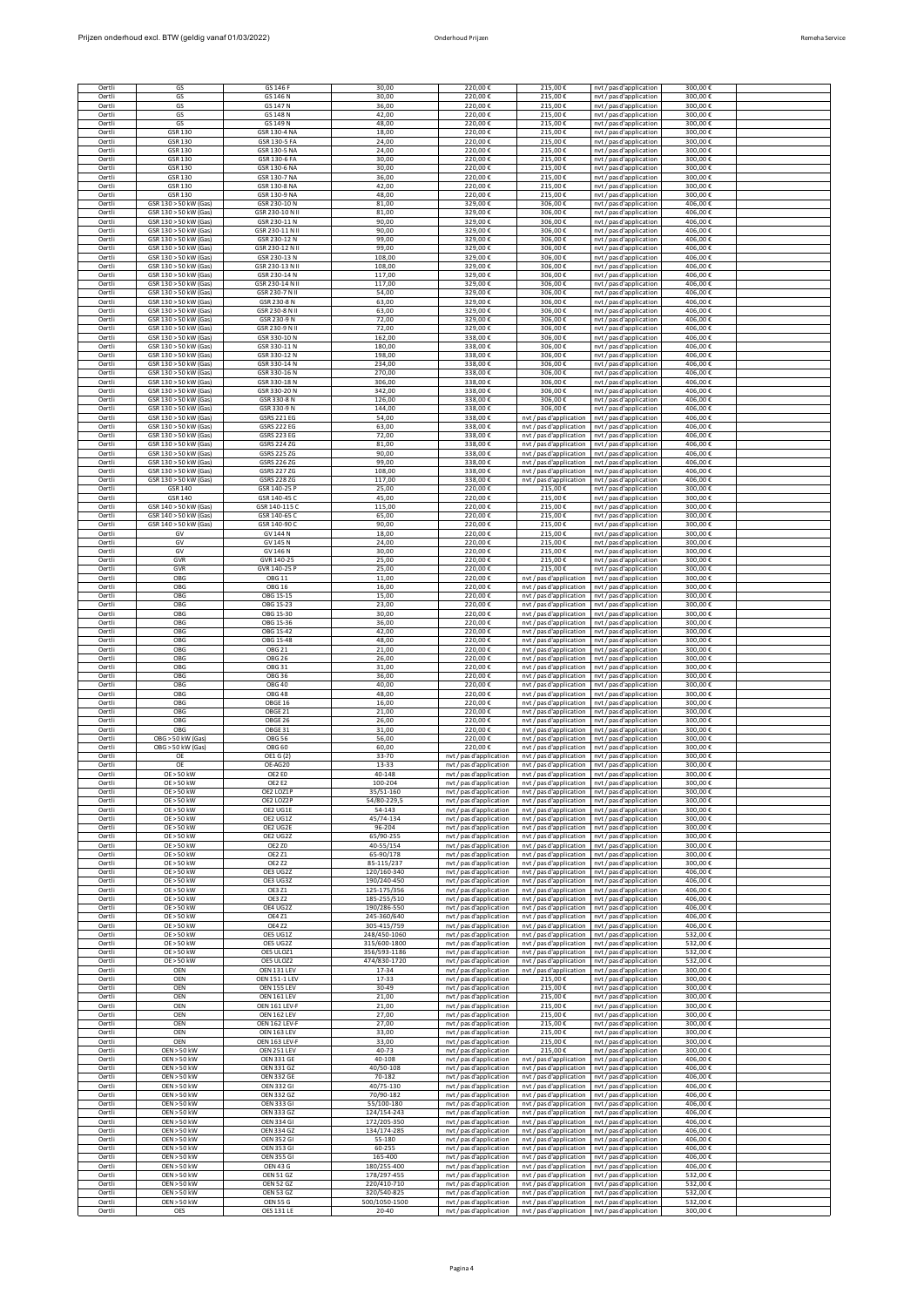| Oertli<br>Oertli       | OES<br>OES                                     | OES 131 LEV<br><b>OES 132 LE</b>                     | 17-25<br>$23 - 31$         | nvt / pas d'application<br>nvt / pas d'application | nvt / pas d'application<br>nyt / pas d'application                         | nvt / pas d'application<br>nvt / pas d'applicatior | 300,00€<br>300,00€    |  |
|------------------------|------------------------------------------------|------------------------------------------------------|----------------------------|----------------------------------------------------|----------------------------------------------------------------------------|----------------------------------------------------|-----------------------|--|
| Oertli                 | OES                                            | <b>OES 133 LE</b>                                    | 29-37                      | nvt / pas d'application                            | nvt / pas d'application                                                    | nvt / pas d'application                            | 300.00€               |  |
| Oertli<br>Oertli       | OES<br>OES                                     | <b>OES 151 LE</b><br>OES 151 LEV                     | 22-33<br>$16 - 31$         | nvt / pas d'application<br>nvt / pas d'application | 215.00€<br>215,00€                                                         | nvt / pas d'application<br>nvt / pas d'application | 300,00€<br>300,00€    |  |
| Oertli                 | <b>OES</b>                                     | OES 151 LEV-F                                        | 16-31                      | nvt / pas d'application                            | 215,00€                                                                    | nvt / pas d'application                            | 300,00€               |  |
| Oertli<br>Oertli       | OES<br>OES                                     | <b>OES 152 LE</b><br><b>OES 153 LE</b>               | 29-47<br>$29 - 65$         | nvt / pas d'application<br>nvt / pas d'application | 215,00€<br>215,00€                                                         | nvt / pas d'application<br>nvt / pas d'application | 300,00€<br>300,00€    |  |
| Oertli                 | OES                                            | <b>OES 155 LE</b>                                    | 38-71                      | nvt / pas d'application                            | nvt / pas d'application                                                    | nvt / pas d'application                            | 300,00€               |  |
| Oertli<br>Oertli       | $OFS > 50$ kW<br><b>OES &gt; 50 kW</b>         | <b>OEN 255 GE</b><br><b>OEN 255 GI</b>               | 63-120<br>50-123           | nvt / pas d'application<br>nvt / pas d'application | 215.00€<br>215,00€                                                         | nyt / pas d'application<br>nvt / pas d'application | 300,00€<br>300,00€    |  |
| Oertli                 | <b>OES &gt; 50 kW</b>                          | <b>OES 134 LE</b>                                    | 35-47                      | nvt / pas d'application                            | nvt / pas d'application                                                    | nvt / pas d'application                            | 300,00€               |  |
| Oertli<br>Oertli       | OES > 50 kW<br>OES > 50 kW                     | <b>OES 145 LE</b><br><b>OES 151 GE</b>               | 38-82<br>16-52             | nvt / pas d'application<br>nvt / pas d'application | nvt / pas d'application<br>215,00€                                         | nvt / pas d'application<br>nvt / pas d'application | 300,00€<br>300,00€    |  |
| Oertli                 | OES > 50 kW                                    | <b>OES 155 GE</b>                                    | 38-79                      | nvt / pas d'application                            | 215,00€                                                                    | nvt / pas d'application                            | 300,00€               |  |
| Oertli<br>Oertli       | OES > 50 kW<br><b>OES &gt; 50 kW</b>           | <b>OES 243 LE</b><br><b>OES 255 LE</b>               | 71-128<br>65-125           | nvt / pas d'application<br>nvt / pas d'application | nvt / pas d'application<br>215,00€                                         | nyt / pas d'application<br>nvt / pas d'application | 300,00€<br>300,00€    |  |
| Oertli                 | $OFS > 50$ kW                                  | <b>OES 310 LE</b>                                    | 20-52                      | nvt / pas d'application                            | 215,00€                                                                    | nvt / pas d'application                            | 300,00€               |  |
| Oertli<br>Oertli       | OES > 50 kW<br>OES > 50 kW                     | OES 310 LEV<br>OES 331 GZ                            | 15-52<br>40/80-115         | nvt / pas d'application<br>nvt / pas d'application | 215,00€<br>215,00€                                                         | nvt / pas d'application<br>nvt / pas d'application | 300,00€<br>406,00€    |  |
| Oertli                 | <b>OES &gt; 50 kW</b>                          | <b>OES 331 LE</b>                                    | 47-107                     | nvt / pas d'application                            | 215,00€                                                                    | nvt / pas d'application                            | 406,00€               |  |
| Oertli<br>Oertli       | <b>OES &gt; 50 kW</b><br>$OFS > 50$ kW         | OES 331 LZ<br><b>OES 332 GE</b>                      | 54/78-111<br>60-165        | nvt / pas d'application<br>nvt / pas d'application | 215.00€<br>215.00€                                                         | nvt / pas d'application<br>nvt / pas d'application | 406,00€<br>406,00€    |  |
| Oertli                 | OES > 50 kW                                    | <b>OES 332 GI</b>                                    | 0,00                       | nvt / pas d'application                            | 215,00€                                                                    | nvt / pas d'application                            | 406,00€               |  |
| Oertli<br>Oertli       | OES > 50 kW<br>OES > 50 kW                     | <b>OES 332 GZ</b><br><b>OES 332 LE</b>               | 60/100-160<br>77-166       | nvt / pas d'application<br>nvt / pas d'application | 215,00€<br>215,00€                                                         | nvt / pas d'application<br>nvt / pas d'application | 406,00€<br>406,00€    |  |
| Oertli                 | OES > 50 kW                                    | OES 332 LZ                                           | 80/113-161                 | nvt / pas d'application                            | 215.00€                                                                    | nvt / pas d'application                            | 406.00€               |  |
| Oertli<br>Oertli       | <b>OES &gt; 50 kW</b><br><b>OES &gt; 50 kW</b> | <b>OES 333 GE</b><br><b>OES 333 GI</b>               | 90-220<br>0.00             | nvt / pas d'application<br>nvt / pas d'application | 215,00€<br>215,00€                                                         | nvt / pas d'application<br>nvt / pas d'application | 406,00€<br>406,00€    |  |
| Oertli                 | OES > 50 kW                                    | OES 333 GZ                                           | 90-150-220                 | nvt / pas d'application                            | 215,00€                                                                    | nvt / pas d'application                            | 406,00€               |  |
| Oertli<br>Oertli       | OES > 50 kW<br>OES > 50 kW                     | <b>OES 333 LE</b><br>OES 333 LZ                      | 130-202<br>107/142-202     | nvt / pas d'application<br>nvt / pas d'application | 215,00€<br>215,00€                                                         | nvt / pas d'application<br>nvt / pas d'application | 406,00€<br>406,00€    |  |
| Oertli                 | <b>OES &gt; 50 kW</b>                          | <b>OES 334 GZ</b>                                    | 175/205-350                | nvt / pas d'application                            | 215.00€                                                                    | nvt / pas d'application                            | 406.00€               |  |
| Oertli<br>Oertli       | <b>OES &gt; 50 kW</b><br>$OFS > 50$ kW         | <b>OES 334 LE</b><br>OES 334 LZ                      | 184-261<br>149/179-256     | nvt / pas d'application<br>nvt / pas d'application | 215,00€<br>215,00€                                                         | nvt / pas d'application<br>nvt / pas d'application | 406,00€<br>406,00€    |  |
| Oertli                 | OES > 50 kW                                    | <b>OES 335 LZ</b>                                    | 150/220-356                | nvt / pas d'application                            | 215,00€                                                                    | nvt / pas d'application                            | 406,00€               |  |
| Oertli<br>Oertli       | OES > 50 kW<br>OES > 50 kW                     | <b>OES 352 GE</b><br><b>OES 352 GI</b>               | 60-165<br>60-160           | nyt / pas d'application<br>nvt / pas d'application | 215,00€<br>215,00€                                                         | nvt / pas d'application<br>nvt / pas d'application | 406,00€<br>406,00€    |  |
| Oertli                 | OES > 50 kW                                    | <b>OES 352 LE</b>                                    | 77-166                     | nvt / pas d'application                            | 215,00€                                                                    | nvt / pas d'application                            | 406,00€               |  |
| Oertli<br>Oertli       | <b>OES &gt; 50 kW</b><br>OES > 50 kW           | <b>OES 353 GE</b><br><b>OES 353 GI</b>               | 90-220<br>60-255           | nvt / pas d'application<br>nvt / pas d'application | 215,00€<br>215,00€                                                         | nvt / pas d'application<br>nvt / pas d'application | 406,00€<br>406,00€    |  |
| Oertli                 | OES > 50 kW<br><b>OES &gt; 50 kW</b>           | <b>OES 353 LE</b>                                    | 130-202<br>94/181-217      | nvt / pas d'application                            | 215,00€                                                                    | nvt / pas d'application                            | 406,00€<br>406,00€    |  |
| Oertli<br>Oertli       | OES > 50 kW                                    | OES 353 LZ<br><b>OES 354 LE</b>                      | 184-261                    | nvt / pas d'application<br>nvt / pas d'application | 215,00€<br>215,00€                                                         | nvt / pas d'application<br>nvt / pas d'application | 406,00€               |  |
| Oertli<br>Oertli       | <b>OES &gt; 50 kW</b><br>OES > 50 kW           | <b>OES 354 LZ</b><br><b>OES 355 GI</b>               | 142/192-274<br>160-410     | nvt / pas d'application<br>nvt / pas d'application | 215.00€<br>215,00€                                                         | nvt / pas d'application<br>nvt / pas d'application | 406.00 $f$<br>406,00€ |  |
| Oertli                 | <b>OES &gt; 50 kW</b>                          | OES 355 LZ                                           | 126/202-430                | nvt / pas d'application                            | 215.00€                                                                    | nvt / pas d'application                            | 406,00€               |  |
| Oertli<br>Oertli       | OES > 50 kW<br>OES > 50 kW                     | OES 356 LZ<br>OES 431 LZ                             | 114/179-460<br>119/214-350 | nvt / pas d'application<br>nvt / pas d'application | 215,00€<br>215,00€                                                         | nvt / pas d'application<br>nvt / pas d'application | 406.00€<br>406,00€    |  |
| Oertli                 | OES > 50 kW                                    | OES 441-1 LZ                                         | 185/285-515                | nvt / pas d'application                            | 215.00€                                                                    | nvt / pas d'application                            | 406.00€               |  |
| Oertli<br>Oertli       | OES > 50 kW<br>OES > 50 kW                     | OES 441-2 GI<br>OES 441-2 LZ                         | 205-590<br>185/285-625     | nvt / pas d'application<br>nvt / pas d'application | 215.00€<br>215.00€                                                         | nvt / pas d'application<br>nvt / pas d'application | 406,00€<br>406,00€    |  |
| Oertli                 | OES > 50 kW                                    | OES 441-3 GI                                         | 220-720                    | nvt / pas d'application                            | 215,00€                                                                    | nvt / pas d'application                            | 406,00€               |  |
| Oertli<br>Oertli       | OES > 50 kW<br>OES > 50 kW                     | OES 441-3 LZ<br>OES 442 LZ                           | 204/300-625<br>290/465-765 | nvt / pas d'application<br>nvt / pas d'application | 215,00€<br>215,00€                                                         | nvt / pas d'application<br>nvt / pas d'application | 406,00€<br>406,00€    |  |
| Oertli                 | OES > 50 kW                                    | <b>OES 443 GI</b>                                    | 345-1030                   | nvt / pas d'application                            | 215,00€                                                                    | nvt / pas d'application                            | 406,00€               |  |
| Oertli<br>Oertli       | <b>OES &gt; 50 kW</b><br>OFG                   | OES 443 LZ<br>OFG 104                                | 360/500-1050<br>18,00      | nvt / pas d'application<br>220,00€                 | 215.00€<br>nvt / pas d'application                                         | nvt / pas d'application<br>nvt / pas d'application | 406,00€<br>300,00€    |  |
| Oertli                 | OFG                                            | OFG 104 A                                            | 18,00                      | 220,00€                                            | nvt / pas d'application                                                    | nvt / pas d'application                            | 300,00€               |  |
| Oertli<br>Oertli       | OFG<br>OFG                                     | OFG 105<br>OFG 105 A                                 | 24,00<br>24,00             | 220,00€<br>220,00€                                 | nvt / pas d'application<br>nvt / pas d'application                         | nvt / pas d'application<br>nvt / pas d'application | 300,00€<br>300,00€    |  |
| Oertli                 | OFG                                            | <b>OFG 105 FF</b>                                    | 24.00                      | 220,00€                                            | nvt / pas d'application                                                    | nvt / pas d'application                            | 300,00€               |  |
| Oertli<br>Oertli       | OFG<br>OFG                                     | OFG 106<br>OFG 106 A                                 | 30,00<br>30,00             | 220,00€<br>220,00€                                 | nvt / pas d'application<br>nvt / pas d'application                         | nvt / pas d'application<br>nvt / pas d'application | 300,00€<br>300,00€    |  |
| Oertli                 | OFG                                            | OFG 106 FF                                           | 30,00                      | 220,00€                                            | nvt / pas d'application                                                    | nvt / pas d'application                            | 300,00€               |  |
| Oertli<br>Oertli       | OFG<br>OFG                                     | OFG 107<br><b>OFG 108</b>                            | 36,00<br>42,00             | 220,00€<br>220,00€                                 | nvt / pas d'application<br>nvt / pas d'application                         | nvt / pas d'application<br>nvt / pas d'application | 300,00€<br>300,00€    |  |
| Oertli                 | OFG                                            | OFG 109                                              | 48,00                      | 220.00€                                            | nvt / pas d'application                                                    | nvt / pas d'application                            | 300,00€               |  |
| Oertli<br>Oertli       | OFG<br>OFG                                     | OFG 110<br>OFG 1-18                                  | 54,00<br>18,00             | 220,00€<br>220,00€                                 | nvt / pas d'application<br>nvt / pas d'application                         | nvt / pas d'application<br>nvt / pas d'application | 300,00€<br>300,00€    |  |
| Oertli                 | OFG                                            | OFG 1-24                                             | 24,00                      | 220,00€                                            | nvt / pas d'application                                                    | nvt / pas d'application                            | 300,00€               |  |
| Oertli<br>Oertli       | OFG<br>OFG                                     | OFG 1-30<br>OFG 1-36                                 | 30,00<br>36,00             | 220,00€<br>220,00€                                 | nvt / pas d'application<br>nvt / pas d'application                         | nvt / pas d'application<br>nvt / pas d'application | 300,00€<br>300,00€    |  |
| Oertli<br>Oertli       | OFG<br>OFG                                     | OFG 1-42<br>OFG 1-48                                 | 42.00<br>48,00             | 220.00€<br>220,00€                                 | nyt / pas d'application<br>nvt / pas d'application                         | nyt / pas d'application<br>nvt / pas d'application | 300.00€<br>300,00€    |  |
| Oertli                 | OFG > 50 kW (Gas)                              | OFG 1-12                                             | 12,00                      | 220.00€                                            | nvt / pas d'application                                                    | nvt / pas d'application                            | 300,00€               |  |
| Oertli<br>Oertli       | OFG > 50 kW (Gas)<br>OFG > 50 kW (Gas)         | OFG 1-54<br>OFG 3-140                                | 54,00<br>120-140           | 220,00€<br>220,00€                                 | nvt / pas d'application<br>nvt / pas d'application nvt / pas d'application | nvt / pas d'application                            | 300,00€<br>300,00€    |  |
| Oertli                 | OFG > 50 kW (Gas)                              | OFG 3-160                                            | 140-160                    | 220,00€                                            | nvt / pas d'application                                                    | nvt / pas d'application                            | 300,00€               |  |
| Oertli<br>Oertli       | OFG > 50 kW (Gas)<br>OFG > 50 kW (Gas)         | OFG 3-180<br>OFG 3-200                               | 160-180<br>180-200         | 220.00€<br>220,00€                                 | nvt / pas d'application<br>nvt / pas d'application                         | nvt / pas d'application<br>nvt / pas d'application | 300.00 $f$<br>300,00€ |  |
| Oertli                 | OFG > 50 kW (Gas)                              | OFG 3-220                                            | 200-220                    | 220,00€                                            | nvt / pas d'application                                                    | nvt / pas d'application                            | 300,00€               |  |
| Oertli<br>Oertli       | OFG > 50 kW (Gas)<br>OFG > 50 kW (Gas)         | OFG 3-260<br>OFG 3-300                               | 220-260<br>260-300         | 220,00€<br>220,00€                                 | nvt / pas d'application<br>nvt / pas d'application                         | nvt / pas d'application<br>nvt / pas d'application | 300,00€<br>300,00€    |  |
| Oertli<br>DEVICE CT    | OFG > 50 kW (Gas)<br>Mc O'Gas                  | OEG 3-340<br><b>DC 70</b>                            | 300-340<br>0,00            | 220,00€<br>321,00€                                 | nvt / pas d'application                                                    | nvt / pas d'application                            | 300,00€<br>388.00€    |  |
| DEVICE_CT              | Mc O'Gas                                       | DC 150                                               | 150,00                     | 568,00€                                            | nvt / pas d'application<br>nvt / pas d'application                         | nvt / pas d'application<br>nvt / pas d'application | 687,00€               |  |
| DEVICE CT              | Mc O'Gas                                       | <b>DC 20</b>                                         | 20,00                      | 321,00€                                            | nvt / pas d'application                                                    | nvt / pas d'application                            | 388,00€               |  |
| DEVICE_CT<br>DEVICE_CT | Mc O'Gas<br>Mc O'Gas                           | DC 300<br>DC 40                                      | 300,00<br>40,00            | 568,00€<br>321,00€                                 | nvt / pas d'application<br>nvt / pas d'application                         | nvt / pas d'application<br>nvt / pas d'application | 687,00€<br>388,00€    |  |
| DEVICE_CT<br>DEVICE CT | Mc O'Gas<br>Mc O'Gas                           | <b>DC 60</b><br><b>DC 80</b>                         | 60,00<br>80,00             | 321,00€<br>433,00€                                 | nvt / pas d'application<br>nvt / pas d'application                         | nvt / pas d'application<br>nvt / pas d'application | 388,00€<br>524,00€    |  |
| Chappée                | Edena                                          | Edena 1101/32LE                                      | 32,00                      | 220,00€                                            | 215,00€                                                                    | 325,00€                                            | 300,00€               |  |
| Chappée<br>Chappée     | Edena<br>Edena                                 | Edena 1101/24LE<br>Edena 1101/28LE                   | 24,00<br>28,00             | 220,00€<br>220,00€                                 | 215,00€<br>215,00€                                                         | 325,00€<br>325,00€                                 | 300,00€<br>300,00€    |  |
| Chappée                | Edena                                          | Edena 1101/36LE                                      | 36,00                      | 220,00€                                            | 215,00€                                                                    | 325,00€                                            | 300,00€               |  |
| Chappée<br>Chappée     | Edena<br>Edena                                 | Edena 1101/24LEB<br>Edena 1101/28LEB                 | 24,00<br>28,00             | 220,00€<br>220,00€                                 | 215.00€<br>215,00€                                                         | 325,00€<br>325,00€                                 | 300,00€<br>300,00€    |  |
| Chappée                | Edena                                          | Edena 1101/32LEB                                     | 32,00                      | 220,00€                                            | 215.00f                                                                    | 325,00€                                            | 300.00€               |  |
| Chappée<br>Chappée     | Edena<br>Edena                                 | Edena 1101/36LEB<br>Edena 1101/24LT                  | 36,00<br>24,00             | 220,00€<br>220,00€                                 | 215,00€<br>215,00€                                                         | 325,00€<br>325,00€                                 | 300,00€<br>300,00€    |  |
| Chappée                | Edena                                          | Edena 1101/28LT                                      | 28,00                      | 220,00€                                            | 215,00€                                                                    | 325,00€                                            | 300,00€               |  |
| Chappée<br>Chappée     | Edena<br>Edena                                 | Edena 1101/32LT<br>Edena 1101/36LT                   | 32,00<br>36,00             | 220,00€<br>220,00€                                 | 215.00€<br>215,00€                                                         | 325,00€<br>325,00€                                 | 300.00€<br>300,00€    |  |
| Chappée<br>Chappée     | Edena<br>Edena                                 | Edena 1101/24LTB<br>Edena 1101/28LTB                 | 24,00<br>28,00             | 220,00€<br>220,00€                                 | 215,00€<br>215,00€                                                         | 325,00€<br>325,00€                                 | 300,00€<br>300,00€    |  |
| Chappée                | Edena                                          | Edena 1101/32LTB                                     | 32,00                      | 220,00€                                            | 215,00€                                                                    | 325,00€                                            | 300,00€               |  |
| Chappée<br>Chappée     | Edena<br>Edena                                 | Edena 1101/36LTB<br>Edena 1101/24FF                  | 36,00<br>24.00             | 220,00€<br>220,00€                                 | 215,00€<br>215.00€                                                         | 325,00€<br>325,00€                                 | 300,00€<br>300,00€    |  |
| Chappée                | Edena                                          | Edena 1101/24FFB                                     | 24,00                      | 220,00€                                            | 215,00€                                                                    | 325,00€                                            | 300,00€               |  |
| Chappée<br>Chappée     | Edena<br>Edena                                 | Edena 1101/28FF<br>Edena 1101/28FFB                  | 28,00<br>28,00             | 220,00€<br>220,00€                                 | 215,00€<br>215,00€                                                         | 325,00€<br>325,00€                                 | 300,00€<br>300,00€    |  |
| Chappée                | Edena                                          | Edena 1101/32FF                                      | 32,00                      | 220,00€                                            | 215,00€                                                                    | 325,00€                                            | 300,00€               |  |
| Chappée<br>Chappée     | Edena<br>Edena                                 | Edena 1101/32FFB<br>Edena 1102/40LE                  | 32,00<br>40,00             | 220,00€<br>220,00€                                 | 215,00€<br>215,00€                                                         | 325,00€<br>325,00€                                 | 300,00€<br>300,00€    |  |
| Chappée                | Edena                                          | Edena 1102/50LE                                      | 50,00                      | 220,00€                                            | 215.00€                                                                    | 325,00€                                            | 300,00€               |  |
| Chappée<br>Chappée     | Edena<br>Edena                                 | Edena 1102/60LE<br>Edena 1102/70LE                   | 60,00<br>70,00             | 220,00€<br>220,00€                                 | 215,00€<br>215,00€                                                         | 325,00€<br>325,00€                                 | 300,00€<br>300,00€    |  |
| Chappée                | Edena                                          | Edena Progress 1111/24E                              | 24,00                      | 220,00€                                            | 215,00€                                                                    | 325,00€                                            | 300,00€               |  |
| Chappée<br>Chappée     | Edena<br>Edena                                 | Edena Progress 1111/24LEB<br>Edena Progress 1111/28E | 24,00<br>28,00             | 220,00€<br>220,00€                                 | 215,00€<br>215.00€                                                         | 325,00€<br>325,00€                                 | 300,00€<br>300.00€    |  |
| Chappée<br>Chappée     | Edena<br>Edena                                 | Edena Progress 1111/28LEB<br>Edena Progress 1111/32E | 28,00<br>32,00             | 220,00€<br>220,00€                                 | 215,00€<br>215.00€                                                         | 325,00€<br>325.00€                                 | 300,00€<br>300,00€    |  |
| Chappée                | Edena                                          | Edena Progress 1111/32LEB                            | 32,00                      | 220,00€                                            | 215,00€                                                                    | 325,00€                                            | 300,00€               |  |
| Chappée                | Edena                                          | Edena Progress AS 1101/24FF                          | 24,00                      | 220,00€                                            | 215,00€                                                                    | 325,00€                                            | 300,00€               |  |

Chappée | Edena | Edena Progress AS 1101/24FFB | 24,00 | 220,00 € 215,00 € | 325,00 € | 300,00 € Chappée | Edena | Edena Progress AS 1101/28FF | 28,00 | 220,00 € 215,00 € | 325,00 € | 300,00 €